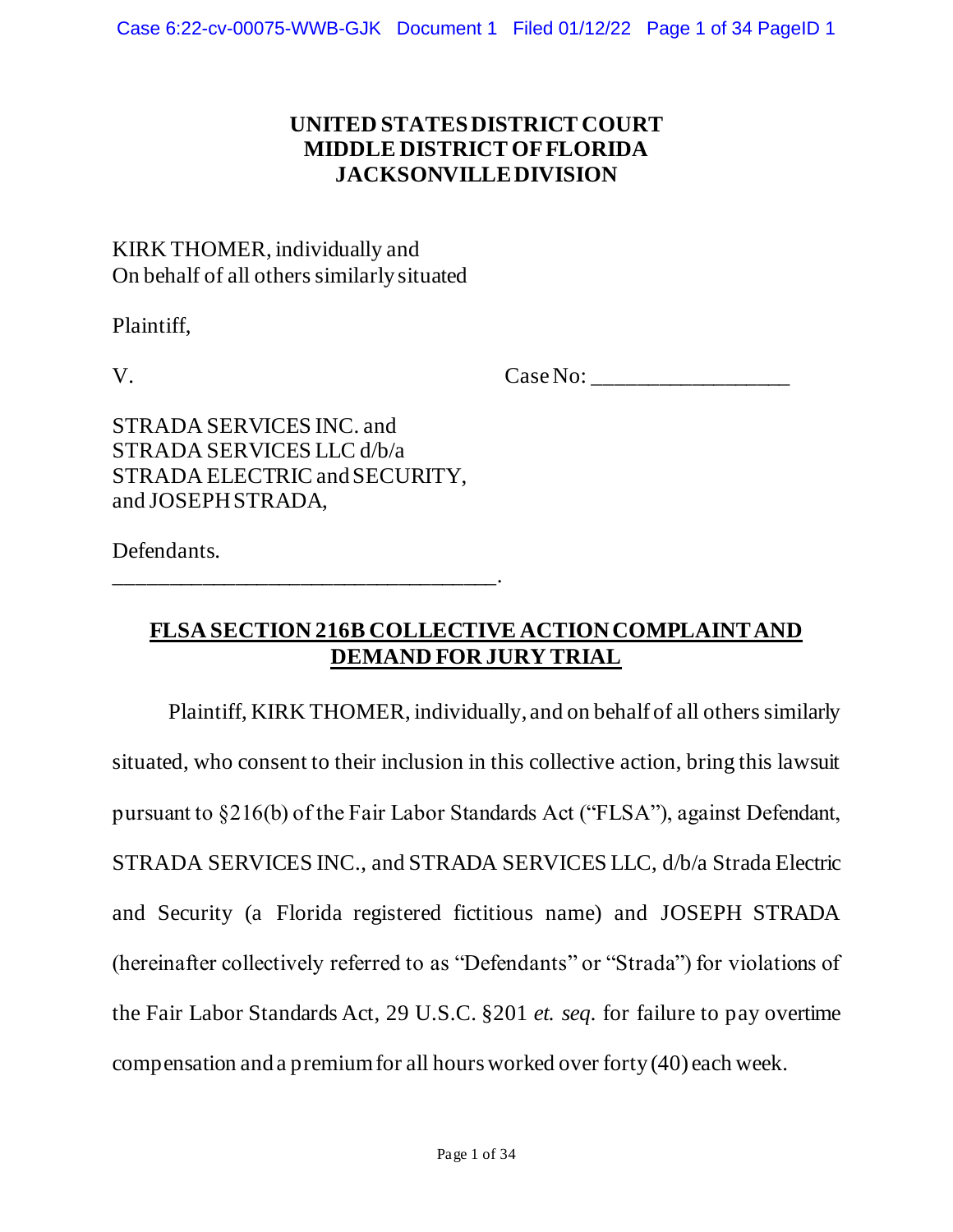### **INTRODUCTION**

1. The Fair Labor Standards Act is our nation's foremost wage law. The overtime requirements of the FLSA were designed to eliminate "labor conditions detrimental to the maintenance of the minimum standard of living necessary for health, efficiency, and general well-being of workers..." 29 U.S.C. § 202(a). To achieve its goals, the FLSA sets minimum wage and overtime pay requirements for covered employers. 29 U.S.C. §§ 206(a) and 207(a). It requires minimum wage and overtime pay for certain non-exempt employees. 29 U.S.C. §213.

2. Plaintiff, Kirk Thomer ("Thomer" or "Plaintiff") worked for Defendants from approximately June 14, 2021, as an apprentice or trainee, and then in approximately mid July, 2021, Plaintiff was promoted to a Piece Rate paid Electrical Installer and worked as such until on or about October 22, 2021.

3. Defendants have maintained a scheme to avoid its obligations to pay overtime wages to its non-exempt, Piece rate paid Installers in order to save many millions of dollars in labor costs and maximize profits all to the detriment of its employees.

4. Defendants permit laborers and non-exempt employees to suffer to work off the clock overtime hours it knows are being worked, without paying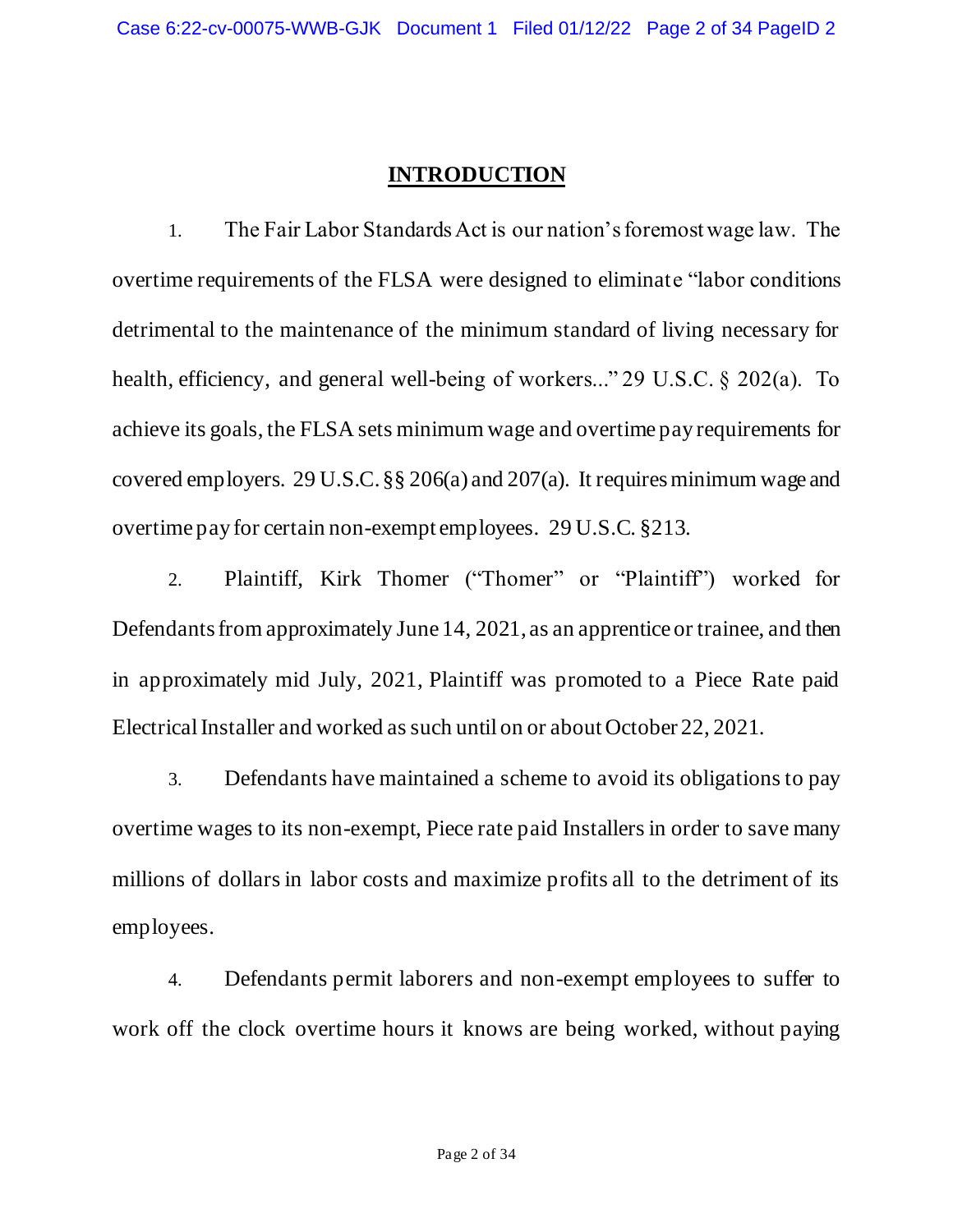premiums yet reaping the rewards and benefits of the extra, unpaid work hours of Plaintiff and all others similarly situated.

5. Defendants also discourage and take actions to dissuade, mislead, and prevent full and accurate reporting of all work hours for all piecework workers and labors, such as Plaintiff and "Helpers", a job title which may not be formal but is the name referred to for a certain class of workers and position to describe the laborer who rides along with the Installer/electrician to all work sites and on work orders.

6. Plaintiff, like his fellow piece rate workers and laborers, and who are members of this putative Class, worked at upwards of 22 locations throughout Florida, ultimately overseen and reporting to the Defendant at its corporate office located in Sanford Florida, and under the complete direction and control of the CEO, Joseph Strada

7. All installers (aka electricians, or Rough and Trim Installers and other titles), and other low voltage technicians were paid on a piece rate based on a work order or job assigned, irrespective of the number of hours worked in any day or any work week.

8. Defendants willfully violated the FLSA by refusing to pay any premium pay for overtime hours they knew of, and hours they should have known were worked by the piece rate workers and laborers under the titles of helpers, installers, electricians, or technicians.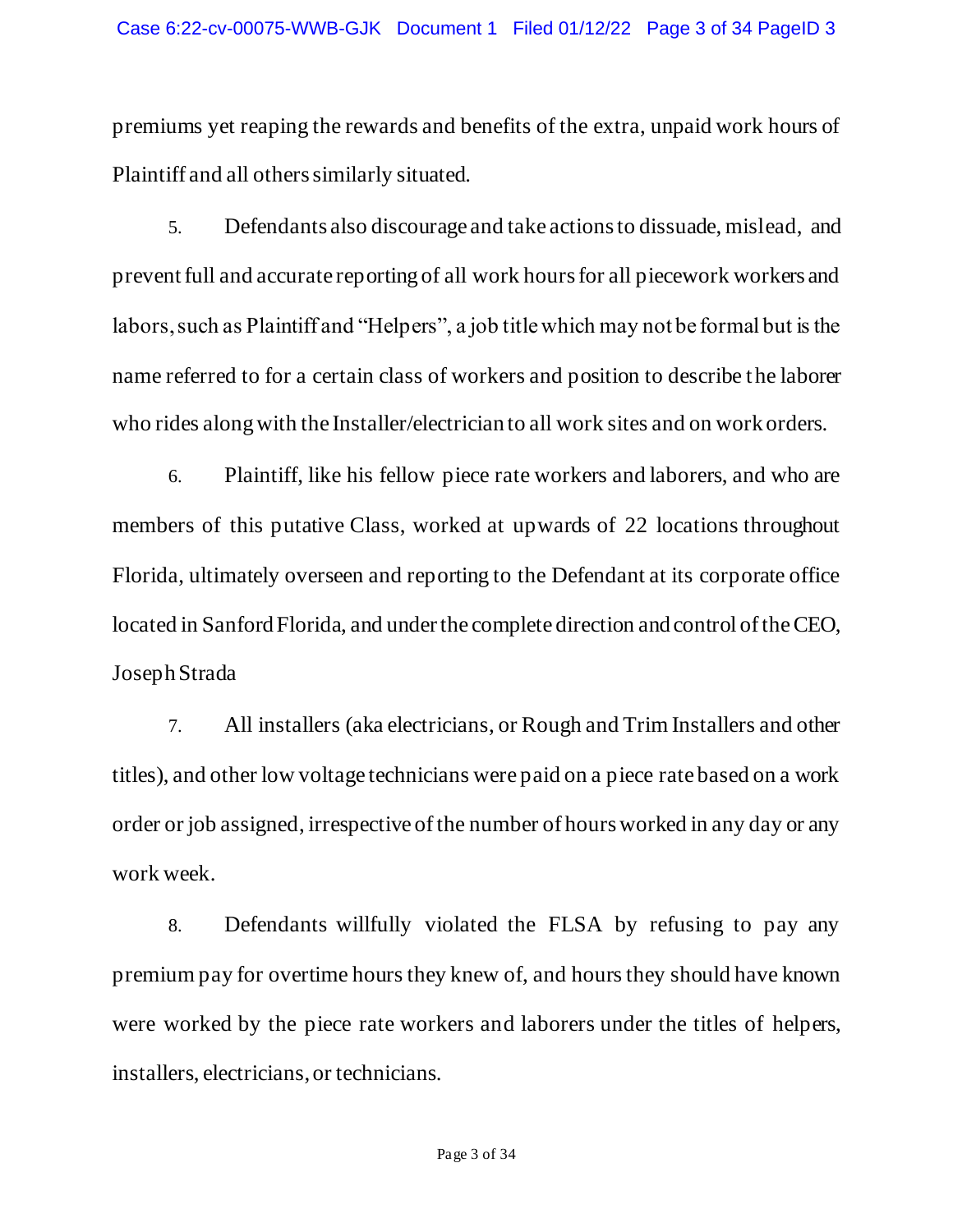9. Plaintiff, like his fellow piece rate workers (hereinafter "PRW") in the past three (3) years preceding the filing of this complaint, and still to this day, were systematically denied any overtime pay for most if not all hours they worked in excess of forty (40) on behalf of Defendants.

10. Defendants maintained a common unlawful pay practice applicable to all piece rate pay workers, discouraging and misleading Plaintiff and the class of similarly situated from recording or reporting all hours worked.

11. Accordingly, Plaintiff, individually, and on behalf of all others similarly situated who consent to their inclusion in this collective action, sue Defendants for violations of the Fair Labor Standards Act for: (1) failing to pay the Plaintiff and others similarly situated overtime compensation; and (2) failing to maintain and preserve accurate and true records of all hours worked.

# **FLSA CLASS DEFINITION AND RELIEF SOUGHT**

12. This collective action is to recover from Defendants overtime compensation, liquidated damages, prejudgment interest, and the costs and reasonable attorney's fees under 29 U.S.C. §216(b) on behalf of the Plaintiff and all similarly situated persons composed of:

All persons employed by or performing work for STRADA SERVICES INC., working or reporting to an office or location in Florida and Alabama, under a piece rate compensation plan, under the titles of Helper, installer, technician, Rough and Trim Installer, Rough and Trim Electrician, or electrician and any other job titles previously or currently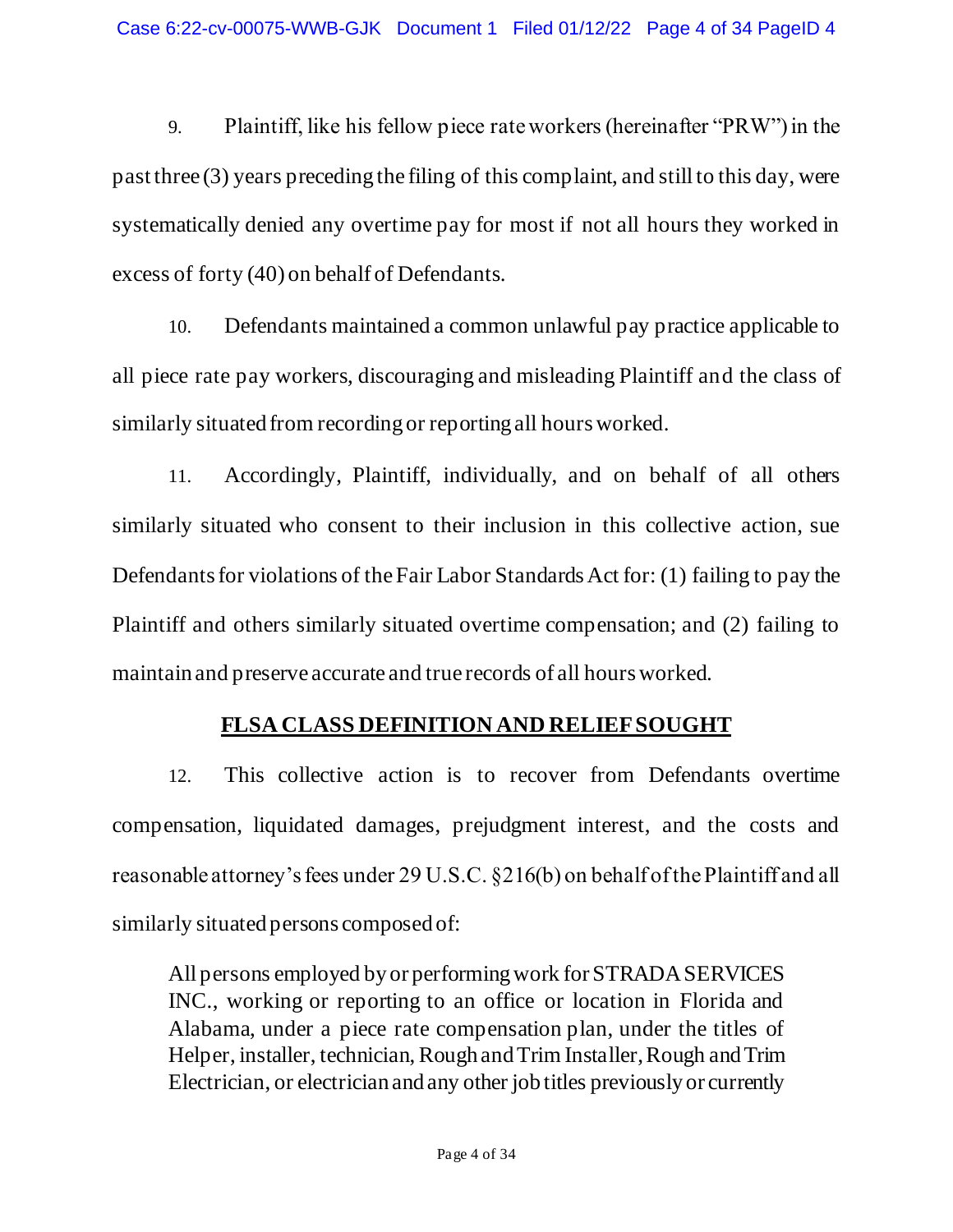used to describe persons working on a piece rate basis any time within the three (3) years preceding this lawsuit to the day of trial.

### **JURISDICTION AND VENUE**

13. This Court has original subject matter jurisdiction over this action pursuant to 28 U.S.C. §1331, since this action involves a federal question under the Fair Labor Standards Act, 29 U.S.C*.*§§201-219, inclusive.

14. This Court has personal jurisdiction over this action because the Defendants are engaged in business within the State of Florida.

15. Venue is proper in the Middle District of Florida pursuant to 28 U.S.C. §1391(b) since the acts complained of herein took place in this District, this is the home District where Defendants maintain a local office from where Plaintiff reported to for work. In addition, Defendants' corporate offices located in Sanford, Florida are likewise within this district and from where the unlawful policies and practices complained of herein were created, carried out, and enforced.

16. Upon information and belief, Defendant Strada Services Inc. has revenues of \$500,000.00 or more in the previous three (3) years and employs ten (10) or more employees.

17. Plaintiff was engaged in interstate commerce, ordering and obtaining products and materials from across state lines, and then installing such products and materials.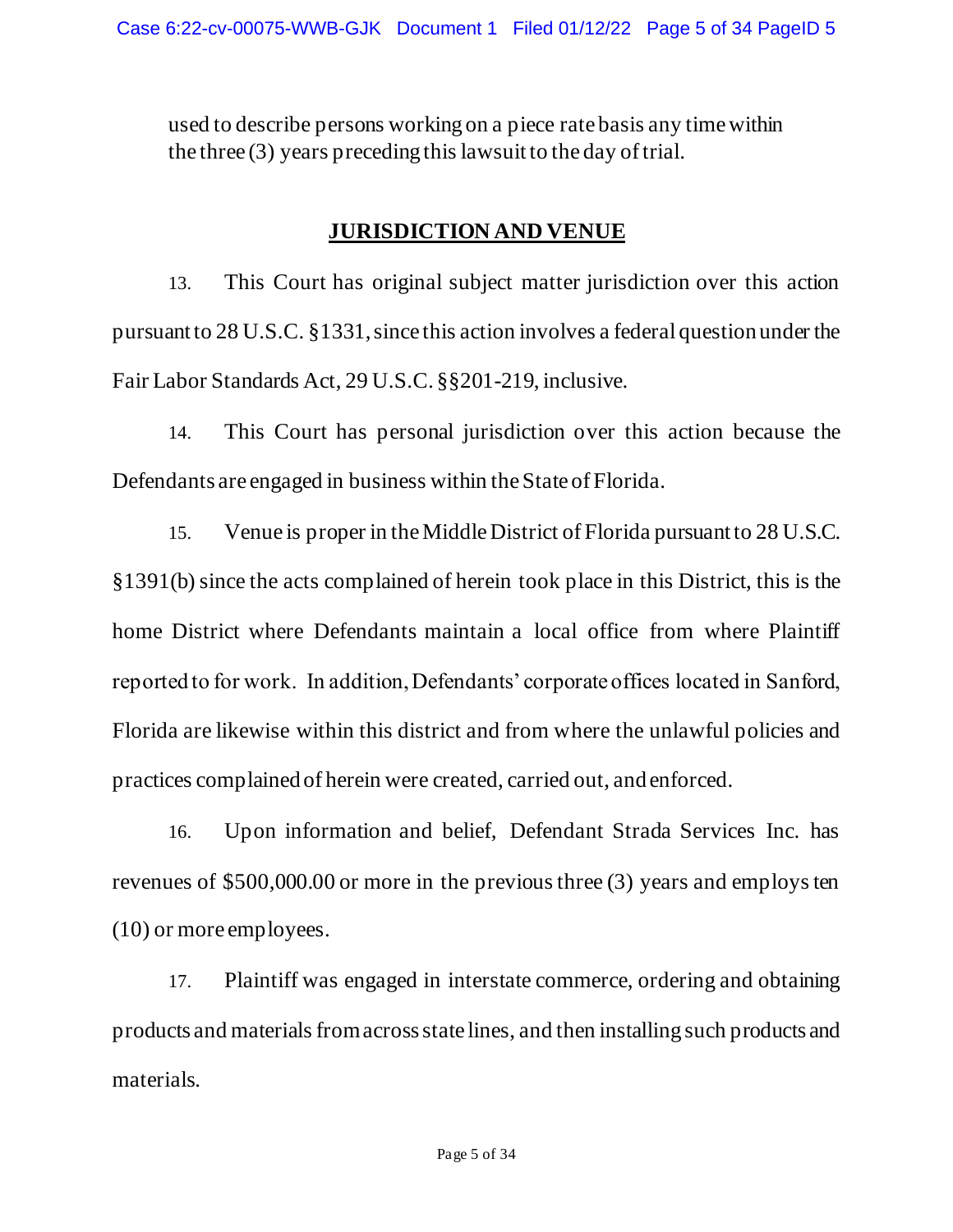18. At all relevant times, Defendants have been, and continue to be, an employer engaged in interstate commerce and/or the production of goods for commerce, within the meaning of FLSA 29 U.S.C. §§206(a) and 207(a).

#### **THE PARTIES**

19. At all times relevant to this action, Representative Plaintiff Kirk Thomer resided in Florida, and within this district, and at all times material, worked for Defendants as an Installer, also known as a Residential Rough & Trim Installer.

20. Plaintiff has worked for Defendants in this position for approximately 6 years, and is presently still employed with Defendants working from and reporting to the South Jacksonville location or shop.

21. Defendant Joseph Strada is an employer as defined by 29 USC section 203d, as Joseph Strada is directly involved in decisions affecting employee compensation and hours worked by the Plaintiff and all other similarly-situated present and former employees. Defendant Joseph Strada also directed the work and the day-to-day work activities that the Plaintiff and all others similarly situated had to follow, created the unlawful pay practices alleged here, and enforced those pay practices.

22. Defendant, Strada Services Inc., is an inactive Florida, for profit corporation with a principal place of business in Sanford, Florida located at 3400 ST. JOHNS PARKWAY, SANFORD, FL 32771. Defendant may be served through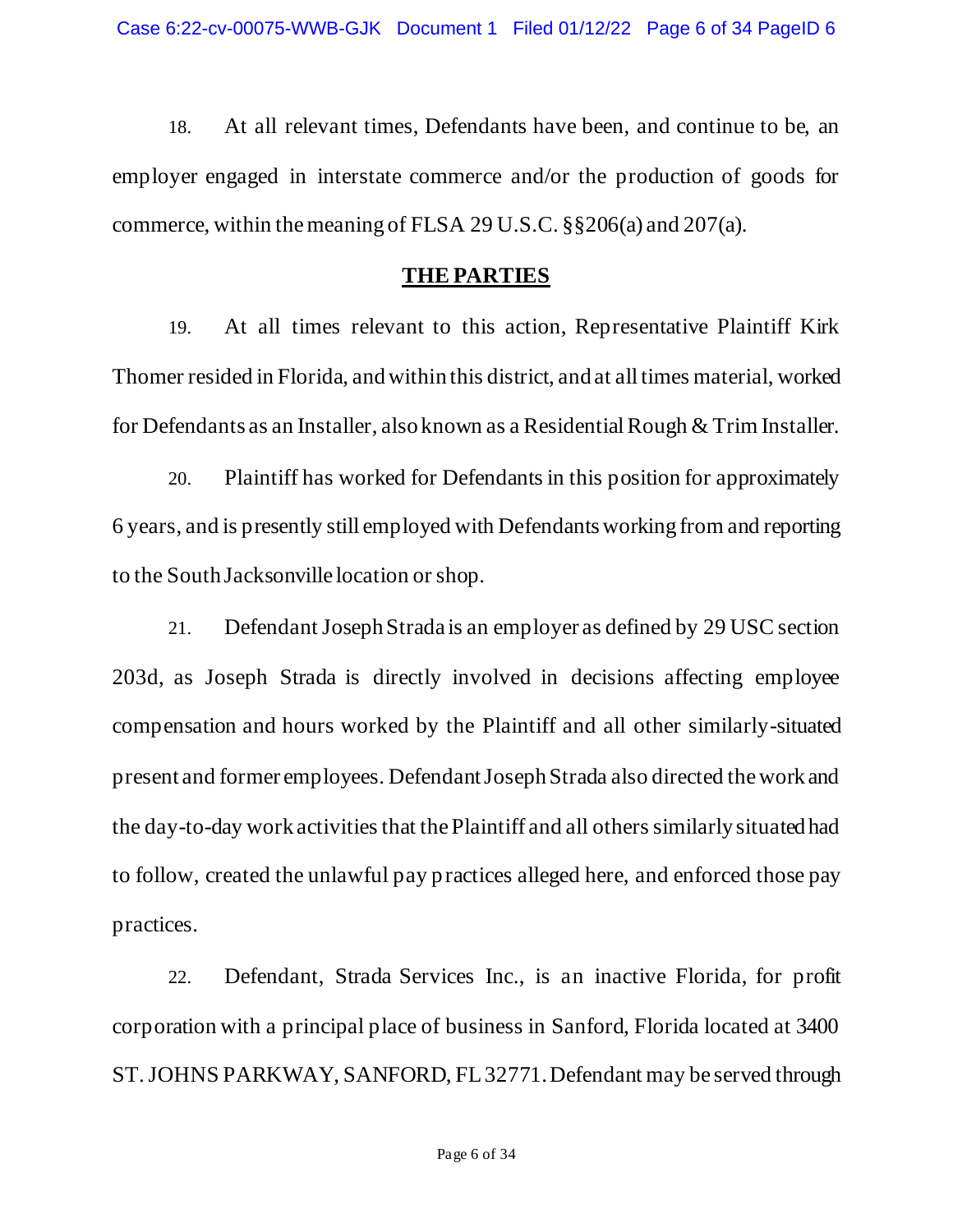its registered agent, owner and CEO, Joseph Strada at the same address. Upon information and belief, Defendant simply changed the ownership structure from an Incorporated business to an LLC in December 2021.

23. Defendant Strada Service LLC, is the newly converted corporate owner and business operator of Strada Electric and Security, and upon information and belief has assumed all the assets of Strada Services Inc., and continued the business operation, including as the employer of Plaintiff and all others similarly situated. Defendant may be served through its registered agent CT CORP at 1200 South Pine Island Road, Plantation FL 33324.

24. Defendant Joseph Strada, is the CEO of Strada and upon information and belief is the majority or sole shareholder of Strada Services Inc. Joseph Strada is a resident of Florida and subject to the personal jurisdiction of this court.

25. Defendant Joseph Strada also created, instituted and maintained the unlawful pay practices and schemes complained of herein, and was in charge of the day to day management of the company throughout the preceding 3 years to the present.

26. Defendants own and do business under the Florida registered fictitious business name of Strada Electric and Security, and operate 22 offices throughout Florida and Alabama where similarly situated present and former employees worked from or reported to.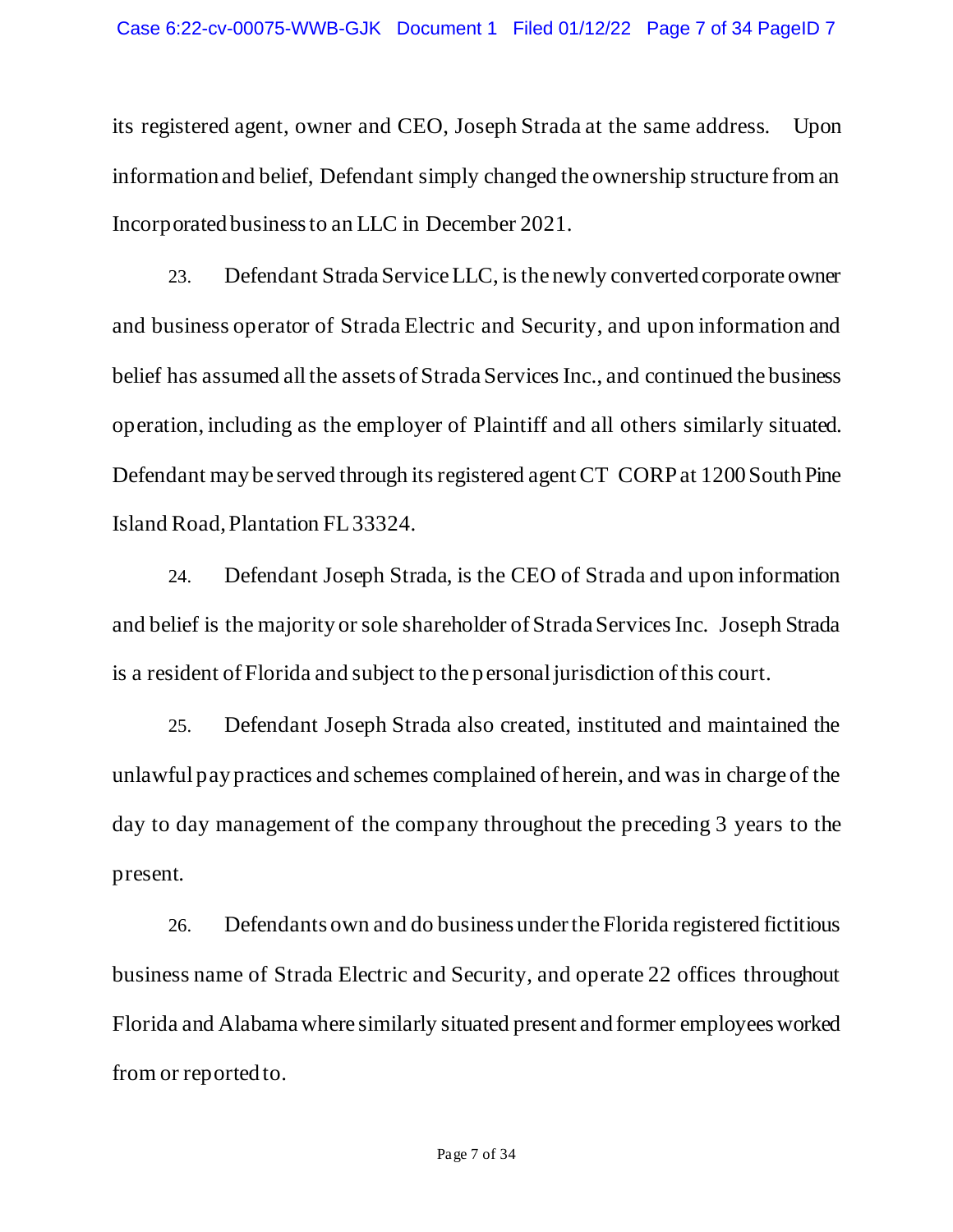27. As per Defendants' website, Stradaservices.com, Defendants operate at least 22 offices throughout the State of Florida, in addition to new offices in Houston, Texas and Daphne, Alabama, within the relevant three-year class period.

28. Defendants, upon information and belief, employed upwards of 700 or more laborers, working under the titles of electricians, installers, technicians, and helpers all of whom were paid on a piece rate pay basis.

### **GENERAL FACTUAL ALLEGATIONS**

29. Plaintiff, like the other employees under these job titles, was paid on a piece rate pay plan. The backbone of the Defendants' pay practices and business practices is paying employees on a piece-rate basis and willfully engaged in a scheme to avoid paying overtime wages by discouraging accurate reporting of overtime hours worked through misleading statements about the FLSA and by a De Facto policy against reporting more than 40 hours on the work orders where Plaintiff and all others similarly situated hand wrote and self-reported their work hours.

30. Plaintiff was hired by Defendants approximately 6 years ago and remains currently employed and still as of the date of this filing, routinely working more than 40 hours in his workweeks and without being paid premiums for all hours worked.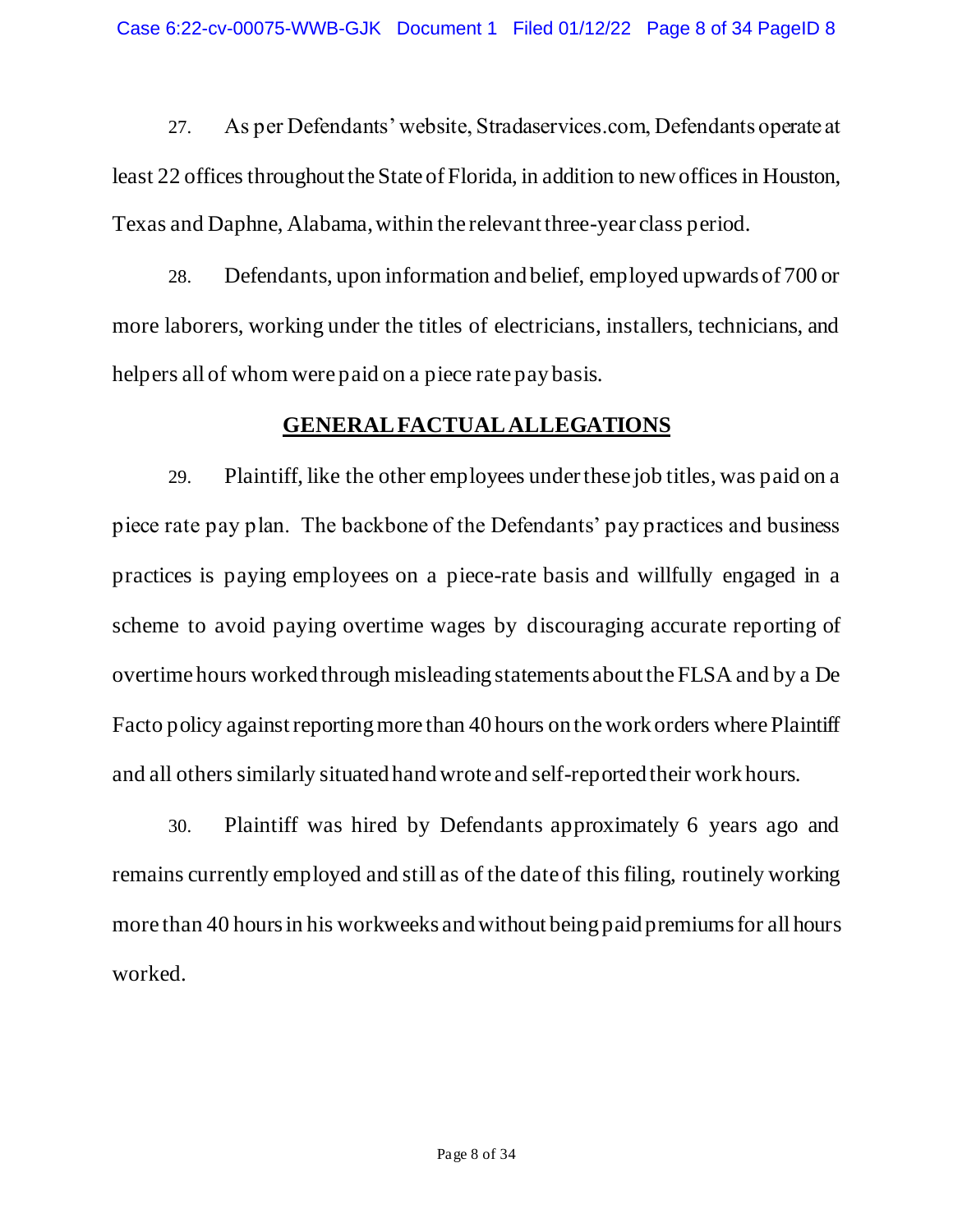31. Plaintiff is not a licensed, educated or degreed electrician and no such degree, education, diploma, or certification was required for a plaintiff to be hired in the position of installer or electrical installer.

32. Even though Defendants post jobs for positions as an "electrician", or "Residential Rough & Trim Electricians" or similar names, Strada treats all installers the same in all respects as to compensation and pay policies, and the assignment of work for all locations in a single, unified and standardized position throughout all its 22 plus offices in the state of Florida and in parts of Alabama.

33. More importantly, Plaintiff is neither by any educational requirement, licensure, or certification, an electrician, and upon information and belief, none of the people filling these positions are required to be licensed, educated, certified or degreed electricians.

34. The position posted for "Electrician" or "Residential Rough & Trim Electrician" has only 1 requirement for applicants: the "Ability to use hand and power tools properly." Other work experience of 2 years is merely "preferred" and thus not required, and neither is any certification, licensure or degree as an electrician.

35. Throughout Plaintiff's employment as an Installer, he routinely was required to work in excess of 40 hours per week without being paid or compensated any premium pay for said hours.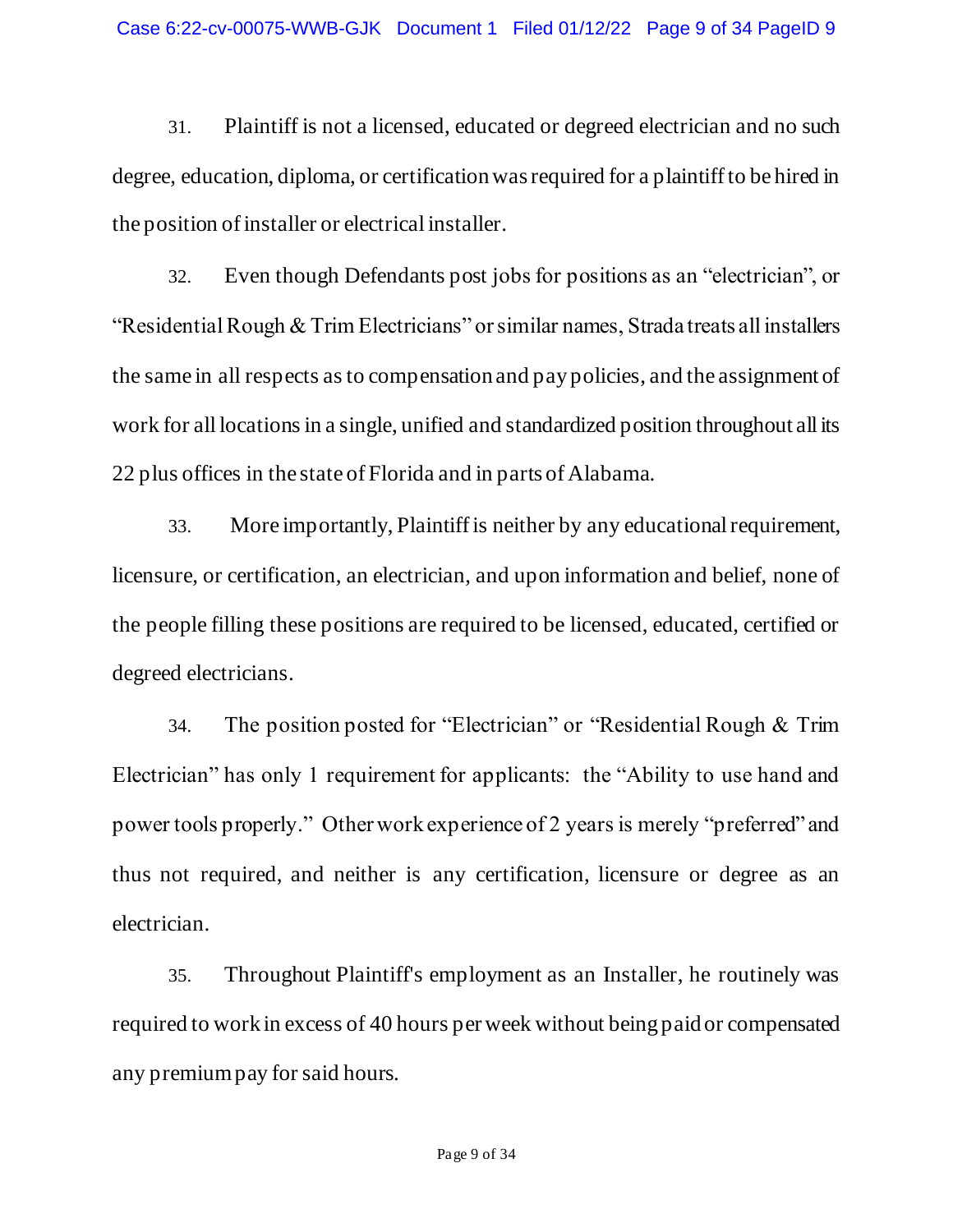36. In order to complete the work and the jobs assigned to him by Strada, the Plaintiff routinely had to work more than 8 hours in a day and more than 40 hours in a week.

37. Defendant placed a production requirement on installers such that if they did not work extra hours to finish and complete jobs or work orders assigned, A) they did not receive the next assigned job; and B) they will fall short on production requirements and risk termination of their employment.

38. Strada did not have the Plaintiff clock in and out his actual work hours. Strada provides all installers with work orders that contain a section where the employee/installer can put down the days of the week worked and the hours claimed.

39. Plaintiff was told by management to just put down no more than 8 hours per day, and no more than 40 hours per week on the work orders, and not to report all the hours he worked.

40. Plaintiff was misled by management to believe that he was not entitled to be paid overtime premiums, and that their company pay practices and instructions to falsify and under report actual hours worked was of no consequence and lawful or in compliance with applicable wage laws.

41. Plaintiff's managers/supervisors knew he and other installers work more hours than submitted on the work orders, and that the hours self-reported were inaccurate, underrepresented of actual hours.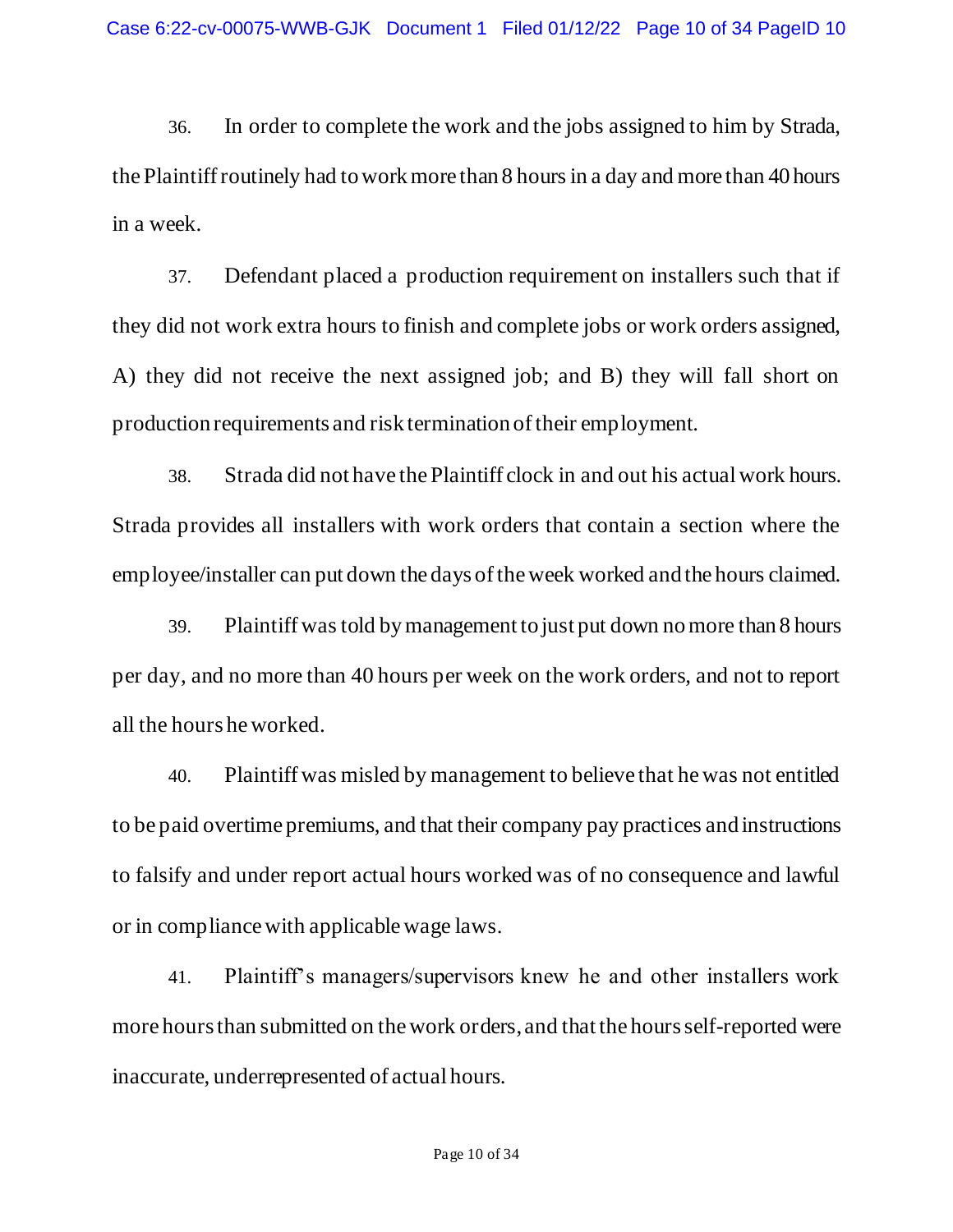42. Thus Strada knew that its time records were falsified, inaccurate, unreliable and that its non-exempt PRW's, including Plaintiff and all others similarly situated were suffering to work off the clock and without being paid premiums for all hours worked in violation of the FLSA and the FLSA record keeping requirements.

43. Plaintiff's managers/supervisors knew that Plaintiff and other installers as well were routinely working more than 40 hours in a week, including working even 12 or more in a day and even 6 days in a week off the clock and without being paid.

44. Plaintiff also was never told that he could or should report the hours from the moment he arrived at the shop in the morning, which he routinely did prior to starting the jobs in order to pick up equipment and supplies and to obtain each new job assigned.

45. The work orders which also functioned as timesheets are inaccurate as to Plaintiff's actual work hours, and his managers and the Defendants know this.

46. Plaintiff accepted representations from management that its pay practices were lawful and that he was not entitled to be paid overtime premiums, until Plaintiff learned about the prior lawsuit of *Reyes v. Strada Services; case no: Case No: 8:21-cv-00976.*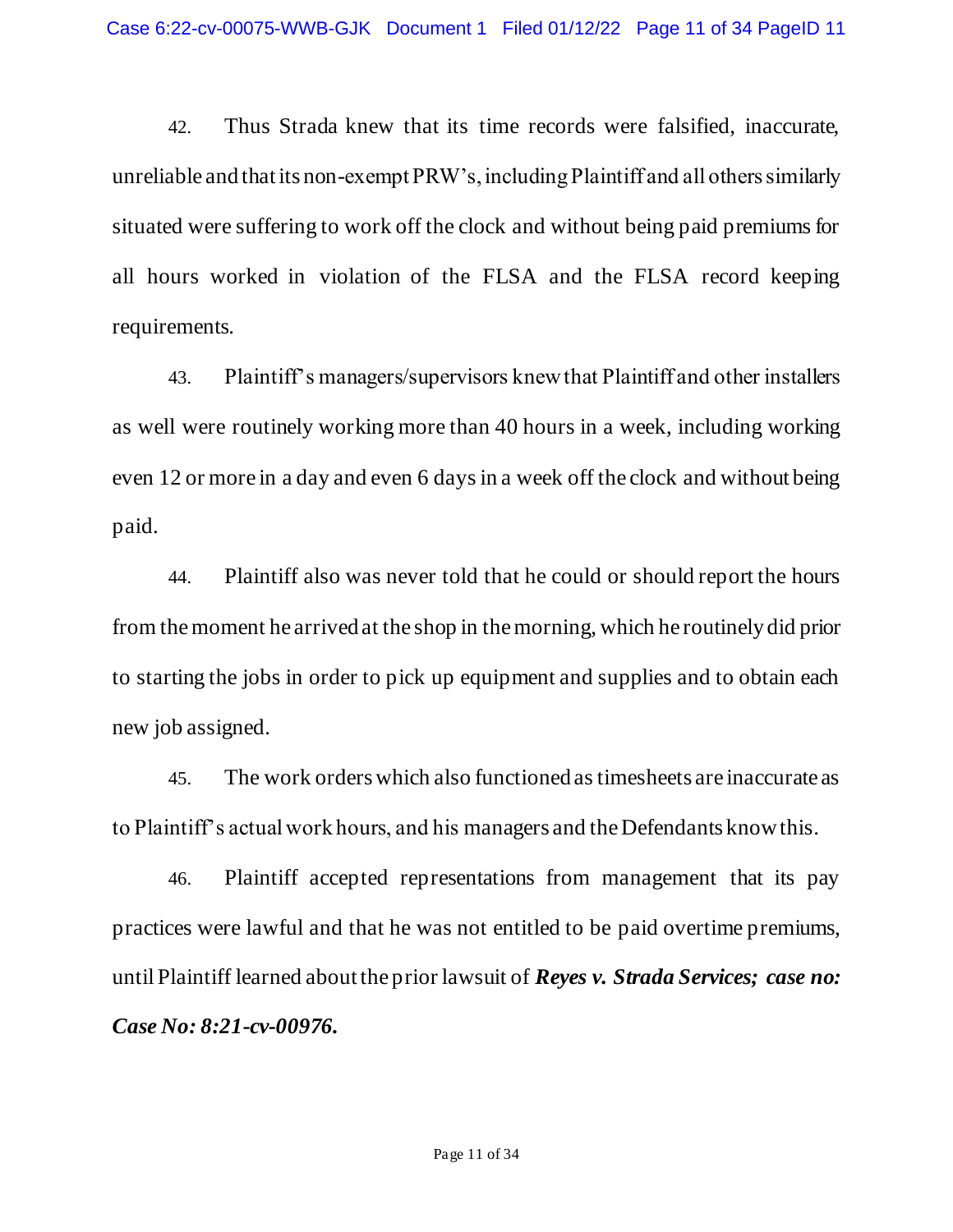47. Strada has for years maintained a GPS tracking system in the company vans provided to the installers, including Plaintiff, such that Defendants are fully and completely aware of the true and accurate work hours of the Plaintiff, and all other Installers; and Strada was aware that the hours reported on the work hours were inaccurate, understated and unreliable.

48. Furthermore, as per the related and still pending case of **REYES v. STRADA case No. 8:21-cv-00976, MDFL**, and the upwards of 20 or more former Strada Installers in that action, Strada has been aware of the following facts: 1) that its Installers routinely work more than 40 hours each week; 2) that the times and hours reported on the work orders are false, understated, and inaccurate; 3) that its installers are thus working off the clock; and 4) that STRADA has and continues to steal the wages of its Piece Rate Workers (PRW) installers and helpers for many years.

49. As Plaintiff Thomer makes clear, despite the Reyes Complaint being filed and upwards of 20 persons (STRADA Installers and helpers = PRW's) joining and making claims identical to **Reyes** and Plaintiff Thomer here, Defendants have continued with its unlawful pay practices up through the present day and have willfully refused to correct their unlawful pay practices.

50. Defendants' GPS records, through the Linxup company, all of which are and have been in the Defendants' possession and control and monitored by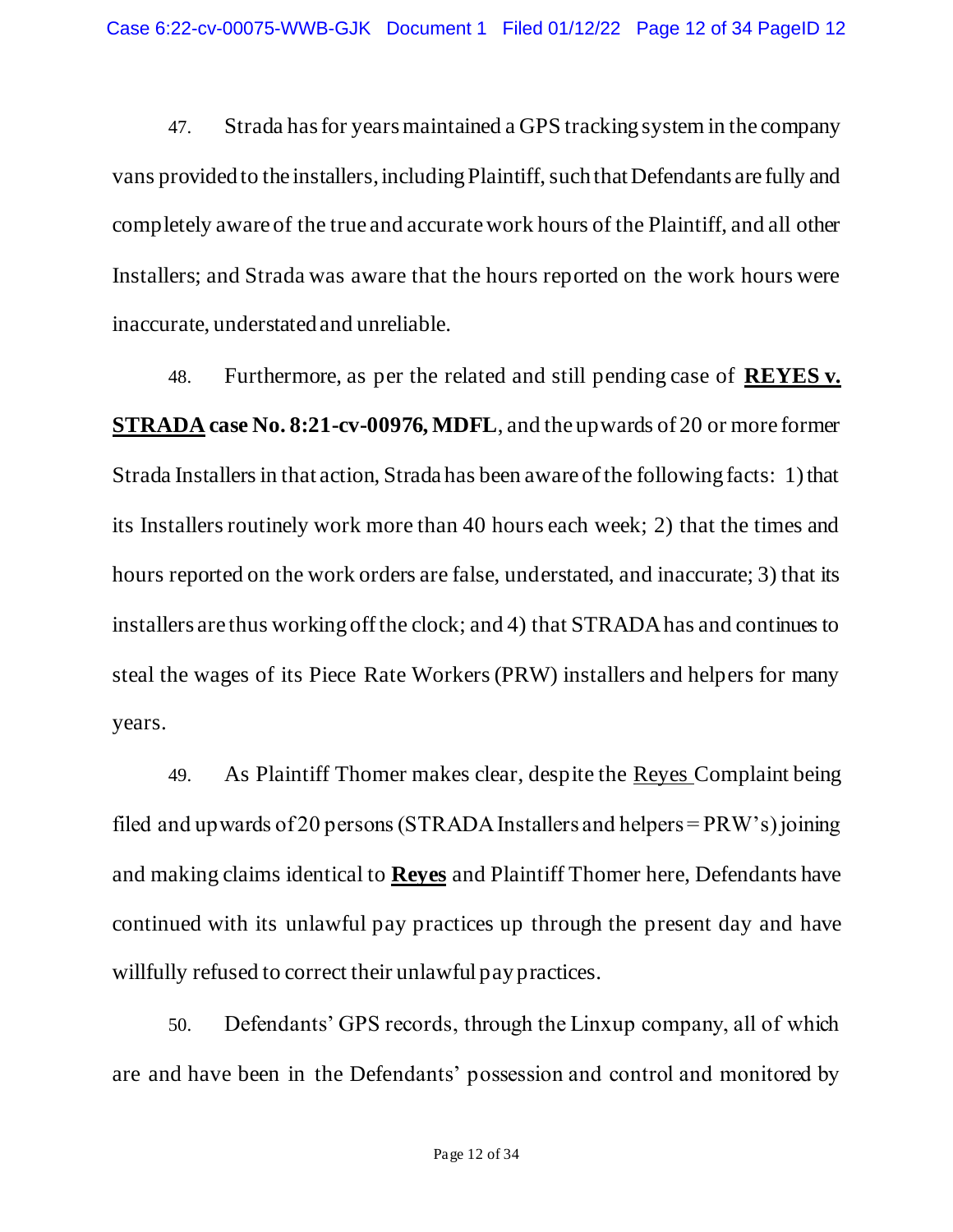Defendants on a daily and weekly basis, corroborate and prove that including the times Thomer and all other piece rate workers arrive at the company Warehouse, until completing the last work at the job site for the day required of Plaintiff and all other Installers to routinely work more than 40 hours per week, and worked off the clock.

51. Upon information and belief, in order to aid its scheme to avoid paying overtime wages, and to deceive and defraud the Plaintiff and all others similarly situated from overtime wages, the Defendants had the installers complete a work order sheet which purports to have work hours on the work order form.

52. Installers were instructed to put no more than 8 hours per day regardless of the hours spent actually working on each day and no more than 40 hours per week.

53. These purported worksheets job orders therefore are completely inaccurate and unreliable as to the actual work hours of the Plaintiff and all others similarly situated.

54. Plaintiff was paid on a strictly piece-rate basis; however, these piece rates were typically non-published and were non-negotiable. Further, as to each job or work order, there was a rate assigned and designated by Defendants without input or discussion with Plaintiff.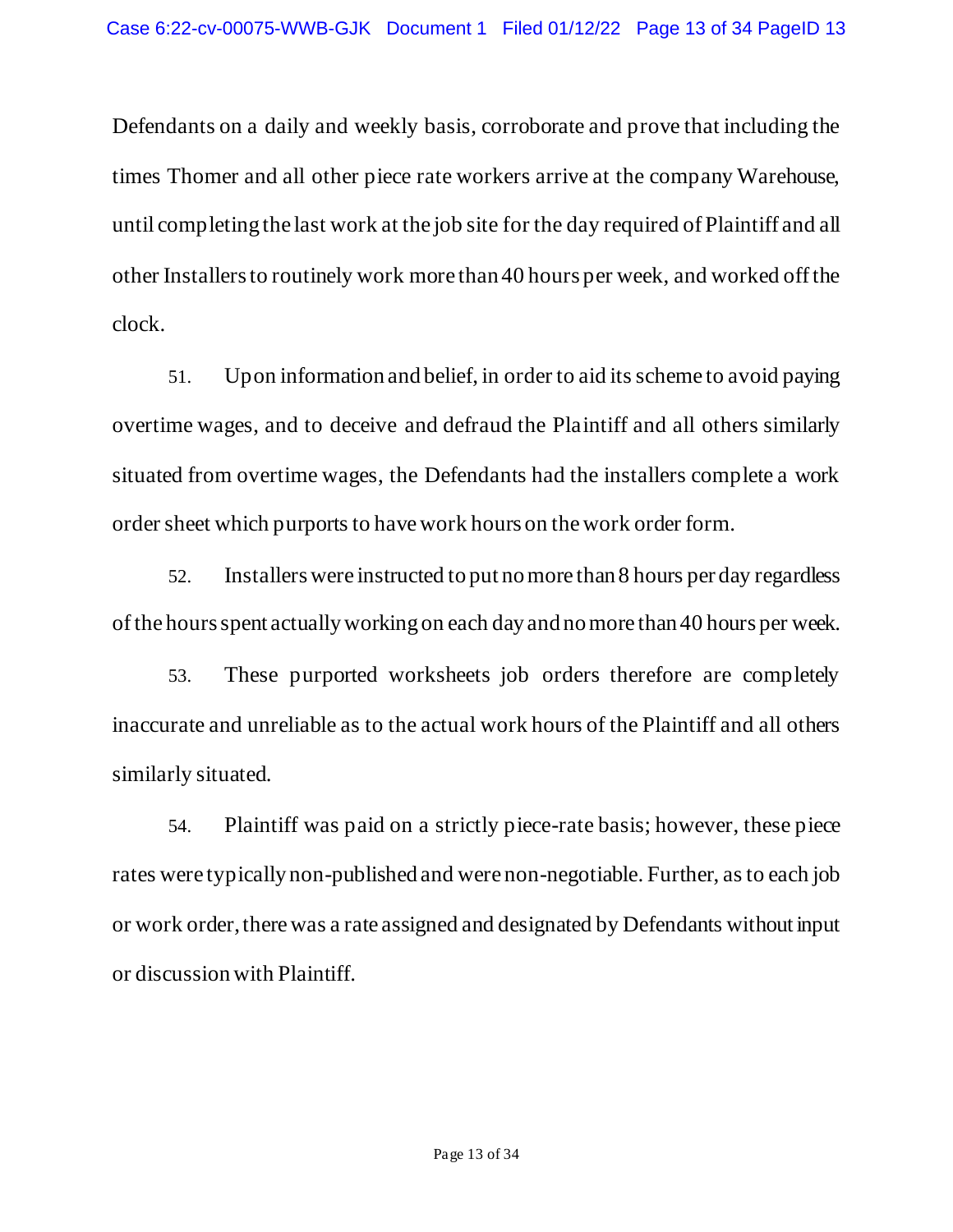55. Plaintiff would not be given additional jobs if he did not complete the one he was working on and he was expected to complete the job in a certain amount of time, no matter how many hours it took him to complete it.

56. Plaintiff was not required to clock in and out for his work hours or meal breaks, nor the times he started or finished jobs or the times he arrived at the warehouse in the mornings.

57. Plaintiff was permitted to work as many hours as he wanted into the evening hours and even on weekends, and Defendants have never restricted or limited work hours, access to job sites or disciplined Plaintiff for working extra hours.

58. Plaintiff was provided with work orders, which purports to seek from Plaintiff the work hours for the work performed for each respective job assigned, usually labeled as: Trim In Work Order, Trim Out work order, or Rough In Work order, or sometimes a service call.

59. Much of the time, Plaintiff signed the work order forms without inputting any actual work hours, as Plaintiff was never asked or required to clock his actual hours, and his pay was pre-determined by the job signed, not by the hours worked.

60. Sometimes Plaintiff would, at the direction of his superior and Defendants, put in 8 hours for each calendar day worked, regardless of the actual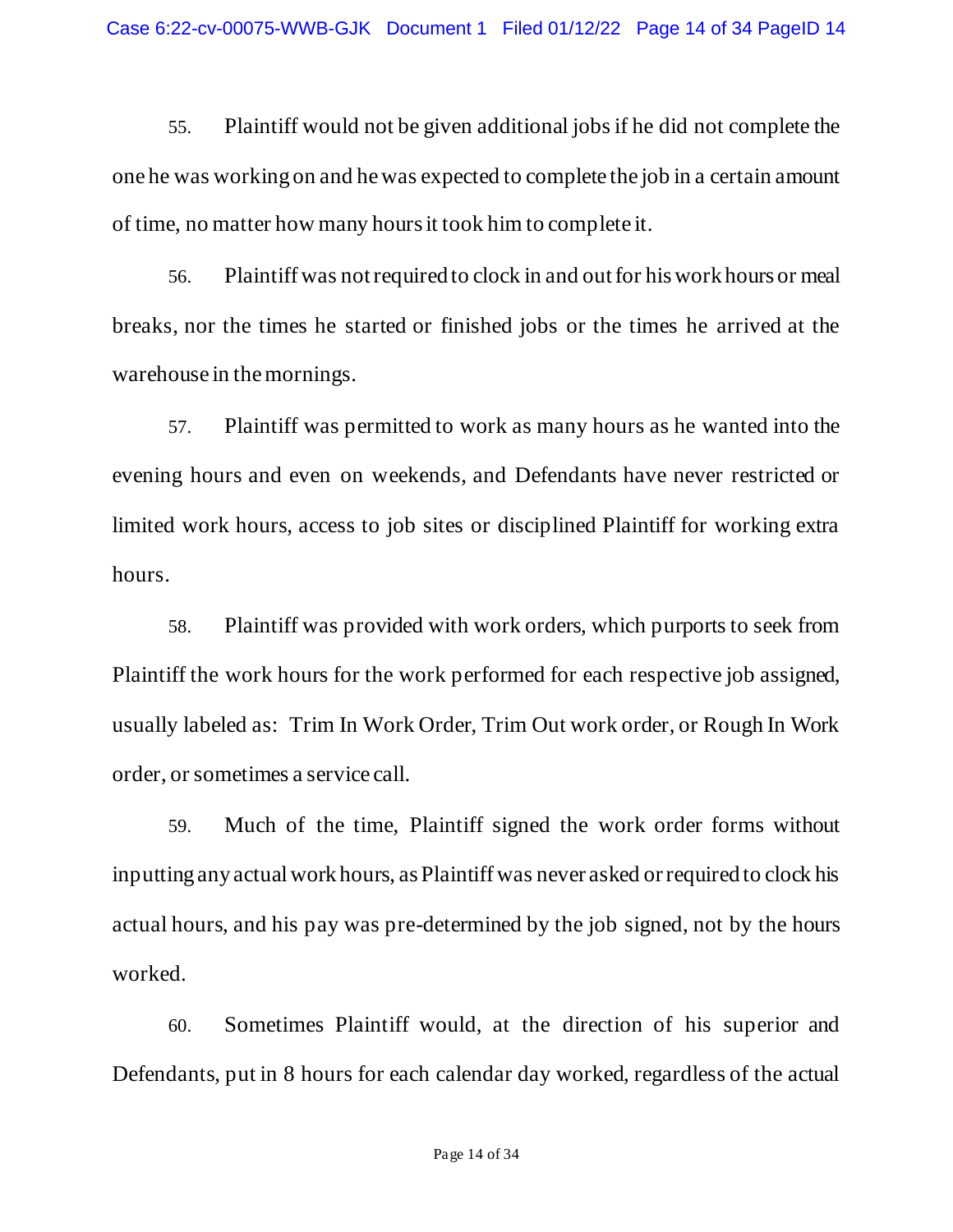hours worked, with the explicit instruction to never put in more than 8 hours for any respective workday.

61. Defendants, tracking Plaintiff's work activities from the moment he arrived at the warehouse, and to and from all jobs and worksites, was 100% aware of the actual work hours of Plaintiff.

62. Defendants were fully aware and knew that Plaintiff was working more than 40 hours each week.

63. Defendants also were thus aware that the work orders contained false information of actual work hours, and that these work orders were clearly unreliable, inaccurate and false representations of the actual work hours of electricians, installers, and helpers.

64. Plaintiff was told by Defendants he had to work as many hours as necessary to complete the work orders and jobs assigned, and he would not get another job assigned until he finished the one assigned, thus providing an incentive for Plaintiff and all other installers to work as many extra hours as needed, including overtime hours to complete jobs so they can earn more money.

65. As Plaintiff was paid strictly on a piece rate basis, and told he was not going to be paid any additional pay for hours beyond 40 in any workweek, it was of no consequence to the Plaintiff that the work order, and his paystubs, contained false information as to his actual hours worked.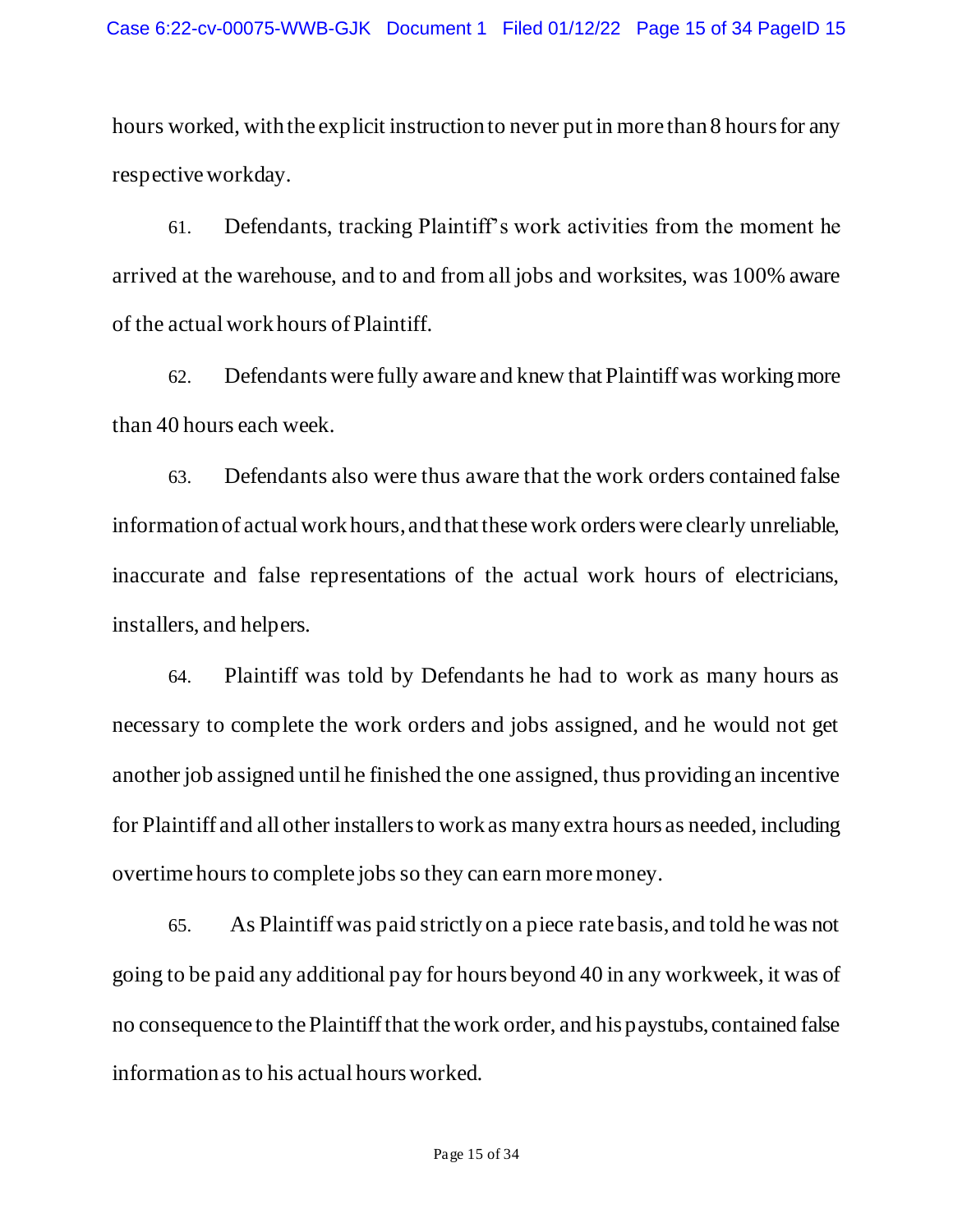66. When hired, Plaintiff was advised that he was going to be paid solely on a piece rate pay plan, and that the number of work hours had no relationship to his pay. The compensation and piece rates offered were non-negotiable and presented on a "take it leave it" basis.

67. For purposes of the collective action, Plaintiff THOMER by this Complaint, gives his written consent to be a party to this action pursuant to 29 U.S.C. §216(b).

68. At all times relevant to this action, Defendants were an employer of Plaintiff and all other laborers and piece rate pay workers of this proposed FLSA collective action within the meaning of 29 U.S.C.  $\S 203(g)$ .

69. Defendants maintained a policy and practice for some period during the preceding three (3) years of precluding or misleading Plaintiff and installers from accurately reporting their work hours worked and thus, not paying overtime wages.

70. During the same time period, and through the present, Defendants maintained a policy of permitting piece rate workers and laborers, including Plaintiff, to suffer to work more than 40 hours in workweeks, without being paid a premium for all hours worked over forty (40) in each and every work week.

71. Defendants misled and suggested to Plaintiff, and all other piece rate workers against reporting more than 40 hours in any work week but that the failure to work all hours necessary to complete the work orders and jobs would subject them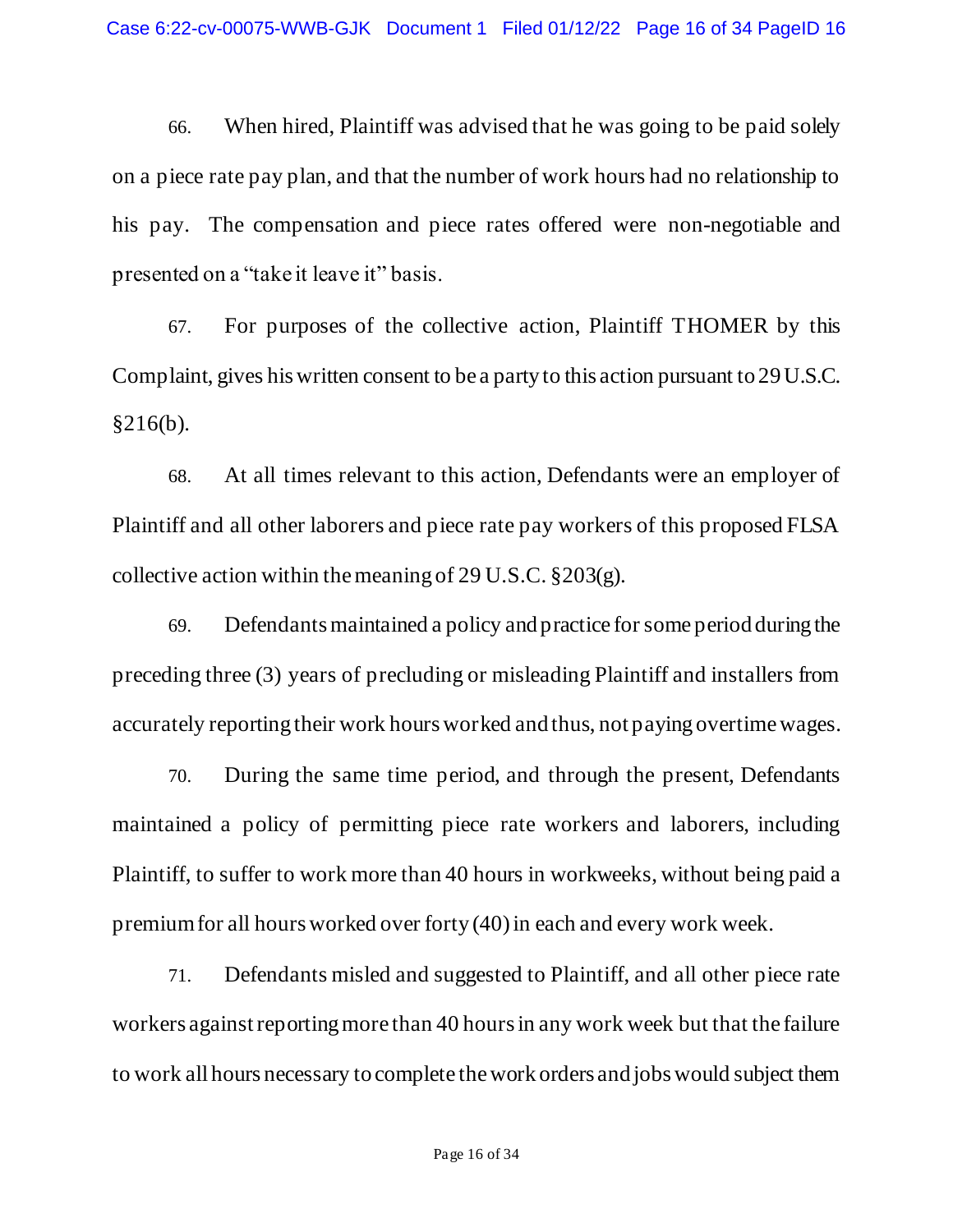to discipline and termination of employment for failing to keep up with expected deadlines and predetermined work order jobs estimation of work times.

72. Similarly, Plaintiff and all other piece rate workers would suffer financially if they did not put in as many hours as they could physically handle to get the job done, as they would not be able to work on another work order and be eligible for more compensation until the current work order and job was completed.

73. Thus, if Plaintiff took 40 hours to do 1 job, his pay was and would be seriously reduced, and thus he would work into the evening hours and on weekends to complete the jobs so he could get more work orders and thus more pay.

74. Defendants, by and through its managers, knew that the work orders assigned to Plaintiff and all other similarly situated helpers, installers, technicians and piece rate workers regularly required them to work more than 40 hours in the work weeks, and clearly more than the 8 hours per day. They instructed Plaintiff to cap his hours when filling in the hours on the work order forms for hours worked.

75. Defendants acquiesced, accepted, permitted and encouraged Plaintiff and all others similarly situated to work additional hours beyond the minimum schedule of 7:00 am until 3:30 pm without being paid any or all premium for all hours worked over 40 in each respective work week.

76. Plaintiff routinely worked 6 or more days in a calendar week, thus on a weekend, and likewise routinely was required to work far beyond 3:30 pm, including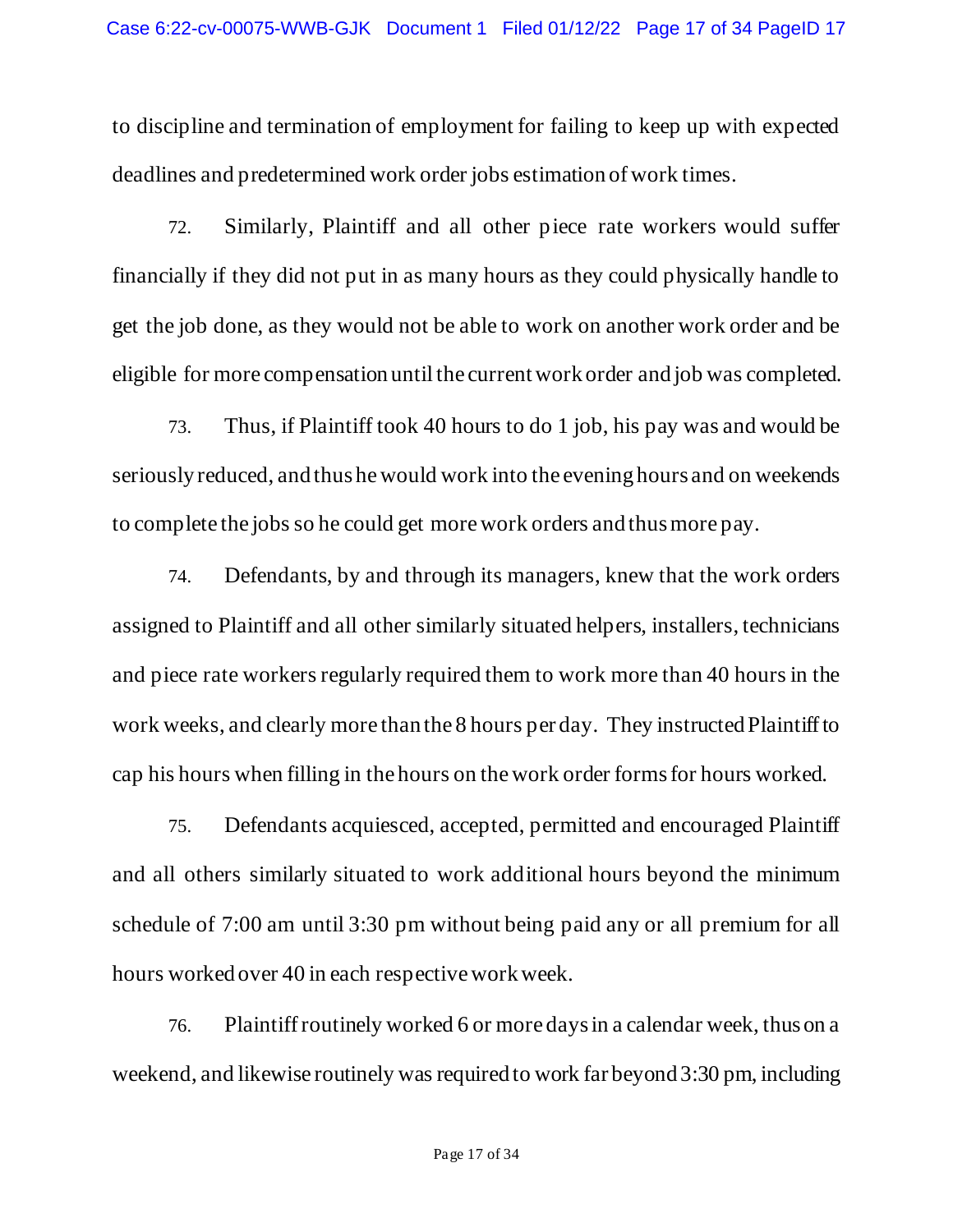as late as 9:00 pm to finish jobs so he could meet company expectations, and as well get another job or work order assigned and earn additional piece rate pay.

77. Upon information and belief, all Helpers, technicians and installers were paid on similar piece rate plans as Plaintiff.

78. Plaintiff and members of the Class were willfully denied overtime wages by Defendants as a whole or group under a *De Facto policy (unwritten policy)* against recording or claiming hours over forty (40) in any workweek.

79. Defendants have willfully violated, and continue to violate, §207 of the FLSA by failing to pay Plaintiff and others similarly situated overtime compensation for all hours worked in excess of forty (40) per week.

80. Upon information and belief, for the three (3) year period before this filing, (the "Class Period"), the continued violations of FLSA §207 that are complained of herein have been practiced and imposed upon all piece rate workers, under the job titles of helpers, installers and electricians.

81. The FLSA provides that, with certain exceptions, employers must pay employees overtime of at least one and one-half (1.5) times their regular rate of pay for any hours over forty (40) worked in a week. 29 U.S.C. §207(a)(1). Although the FLSA provides for certain exemptions to the mandates of paying overtime compensation, no exemption applies in this instant, and Defendants have treated Plaintiff and all piece rate workers as either exempt employees during this relevant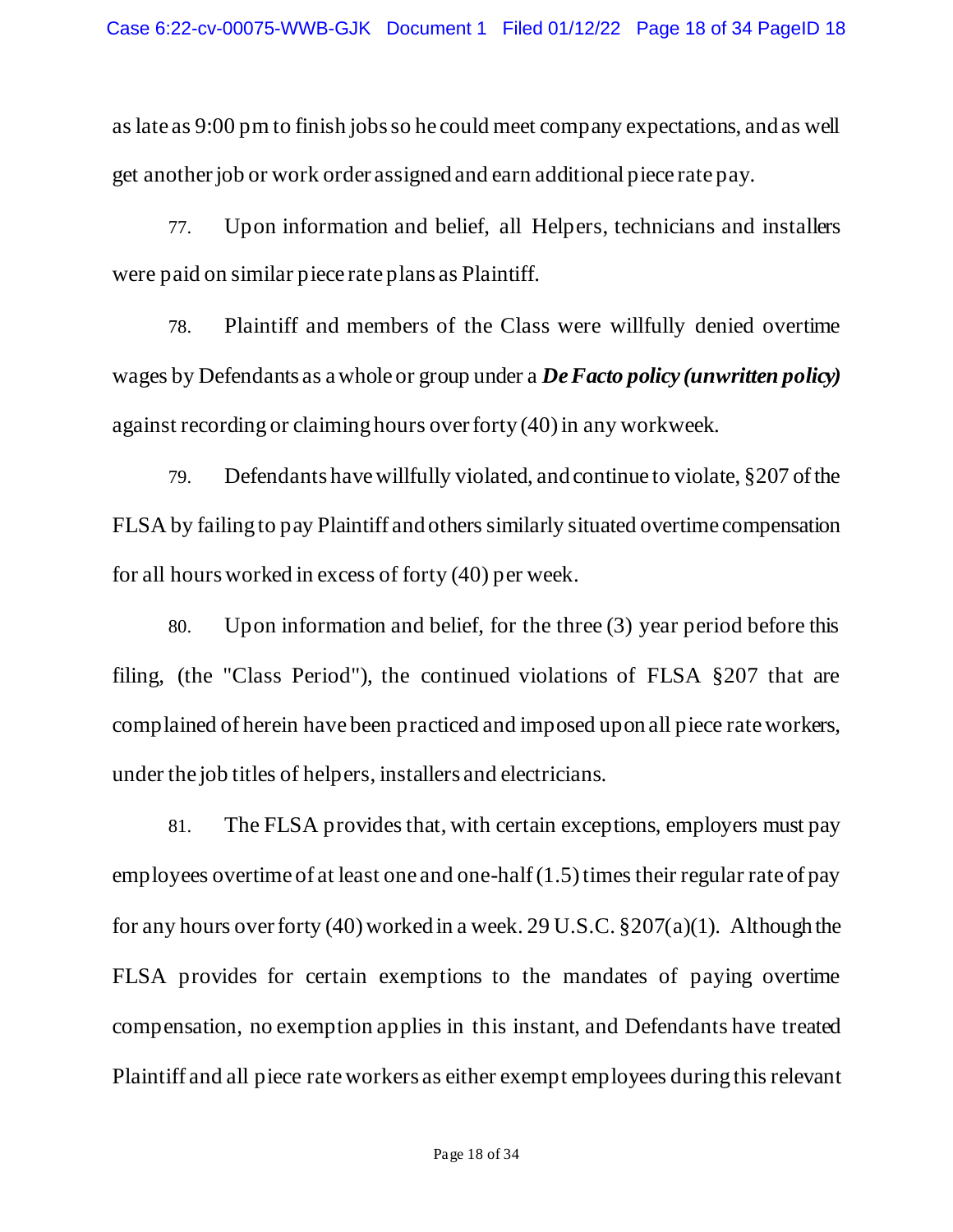class period to the present, or just has willfully violated the FLSA by not paying premiums for overtime hours worked.

82. While the overtime rate of pay could be half of the regular rate of pay for piece rate workers, that is to be determined at a later date by the Court.

83. Moreover, pursuant to the FLSA and DOL regulations, Plaintiff and all piece rate pay workers herein are entitled to be paid a premium for all overtime hours worked at or above a half time rate of their regular rates of pay, for all hours worked over forty (40) in each and every workweek.

84. Defendants knew this and continued to steal wages and refuse to pay overtime premiums, despite numerous lawsuits and payment of thousands of dollars in back wages unlawfully withheld to its employees.

85. Unless proven to be exempt from the protection of overtime laws, all employees are entitled to premium overtime pay for work in excess of forty (40) hours per week.

86. Plaintiff and members of the Class were, and continue to be, required to work more than forty (40) hours a week during the course of their employment with Defendants.

87. It was against the best interests of piece rate workers (PRW) to stop working at 3:30 pm, or not put in as many hours as physically possible in order to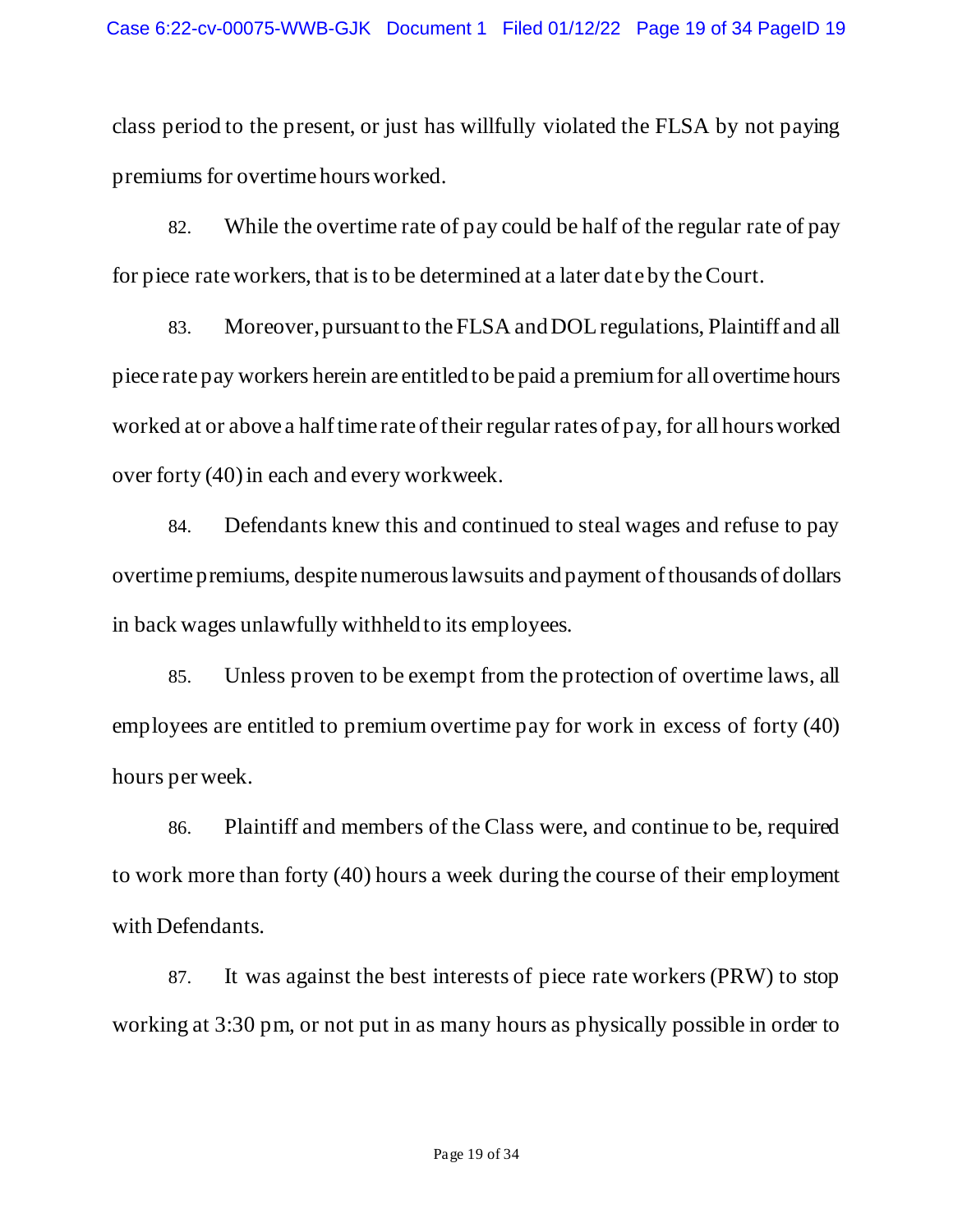complete as many jobs as possible: the more hours, the more pay they can earn from getting to be assigned another job.

88. However, Defendants were aware that installers, technicians, electricians and helpers were performing work outside of the stated 7:00 am to 3:30 pm, Monday-Friday work schedule, and more than the 8 hours per day as stated on the work order, but permitted, endorsed, and encouraged Plaintiff and all piece rate workers to work as many hours as necessary to complete as many jobs as possible, but without being paid premiums for hours over 40 in the workweeks.

89. Plaintiff herein alleges individually and on behalf of the members of the putative Class of similarly situated, that Defendants' failure to pay overtime compensation was and is a knowing and willful violation of the overtime wage requirements of the FLSA.

90. The Defendants' practices are clearly unlawful, and Defendants knew it, because it faced numerous lawsuits and claims from other piece rate workers, in the cases of: **REYES v. STRADA case No. 8:21-cv-00976;** *Vasquez v. Strada Services Inc,* **Case no. c:-18-CV-01288;** *Serna v. Strada Services Inc.***, case no-CV-28911-TPB;***Vargas v. Strada Services Inc.,* **case no. 6:19-1892-EJK,** all filed in the United States District Court, MIDDLE DISTRICT OF FLORIDA.

91. Despite having to pay many thousands of dollars in stolen overtime wages to these former piece rate employees, and others who joined or filed consents,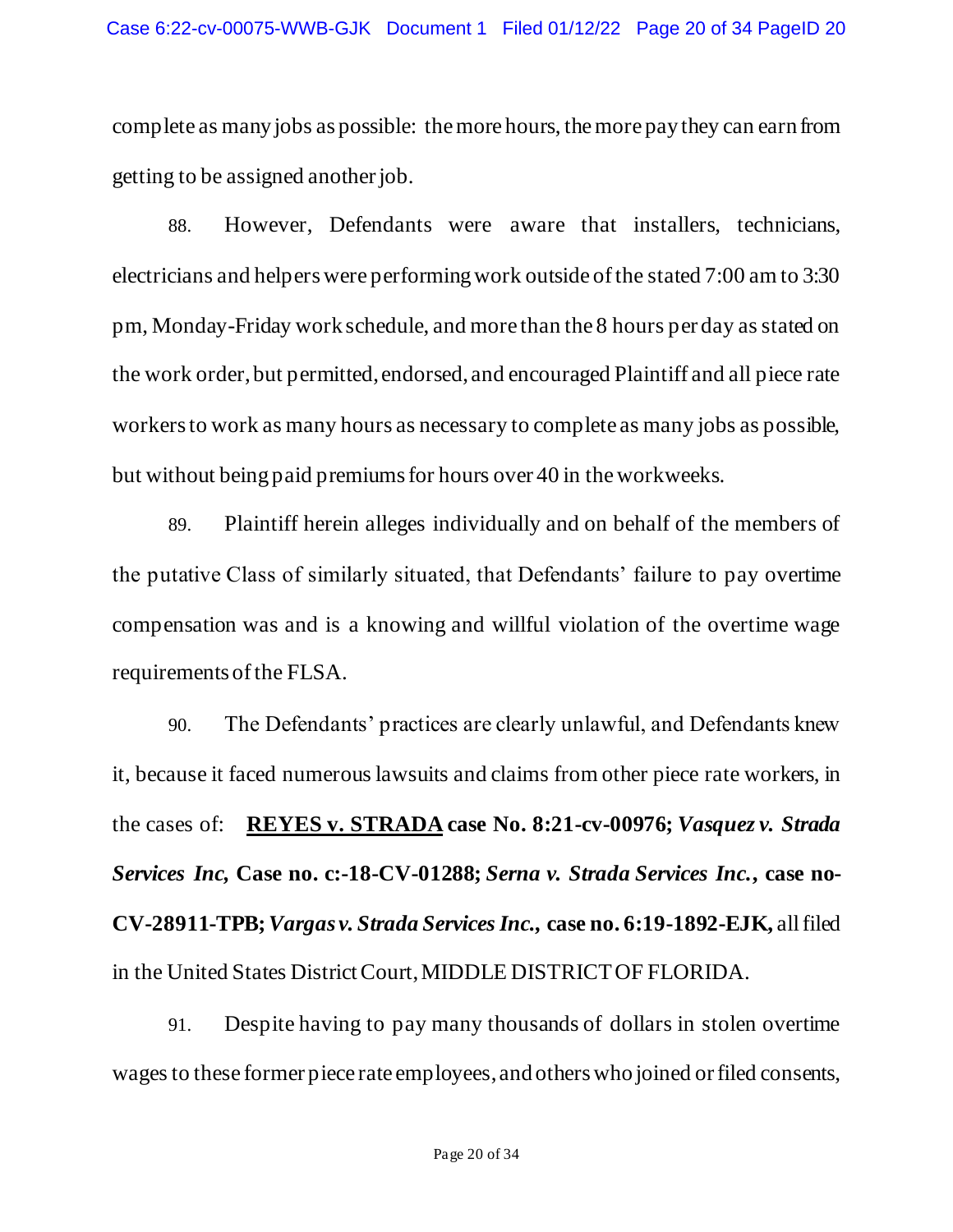Defendants refused to change its unlawful pay practices and continued with its scheme to avoid its obligations under the FLSA to pay a premium to these nonexempt, piece rate workers as required by the FLSA.

92. Even after Defendants were alerted to its PRW working off the clock and without being paid for premiums for overtime hours, and that their time records were inaccurate and unreliable, Defendants willfully failed and refused to take any action to pay all the other PRW's currently and formerly employed their unpaid overtime hours and the wages they stole from them.

93. Defendants' theory is thus if we don't ask PRW if they worked off the clock and more than 40 hours, we can say we did not know and thus did not willfully refuse to pay wages earned.

94. Plaintiff herein alleges individually and on behalf of the members of the putative Class of similarly situated, that Defendants maintained a scheme to evade and avoid their FLSA wage obligations.

95. Accordingly, Plaintiff and the putative Class of similarly situated seek and are entitled to recover all overtime pay due from overtime hours worked for which compensation was not paid, an equal sum in liquidated damages, prejudgment interest, attorneys' fees and costs under the FLSA's three (3) year statute of limitations.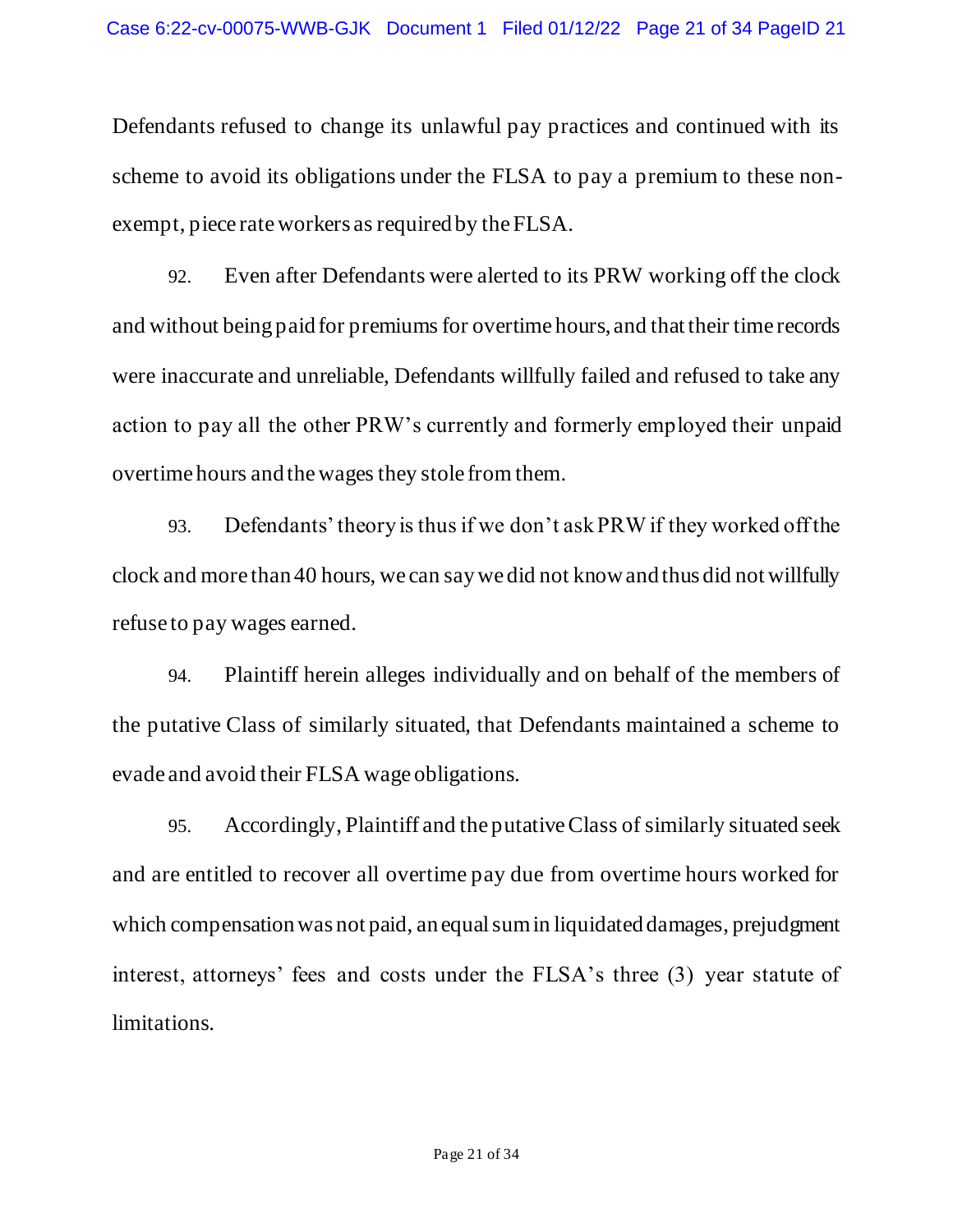### **COLLECTIVE ACTION ALLEGATIONS**

96. Plaintiff brings this action individually and on behalf of all others similarly situated who worked as piece rate labor workers, under any title, such as helpers, electricians, installers or technicians, referenced herein as the putative class, as a collective action pursuant to the Fair Labor Standards Act. 29 USC §216(b).

97. In Young v. Cooper Cameron Corp., the court stated that: "The requirements of Fed. R. Civ. P. 23 do not apply to the approval of a collective action and thus no showing of numerosity, typicality, commonality and representativeness need be made." Young v. Cooper Cameron Corp., 229 F.R.D. 50, 54 (S.D.N.Y. 2005)*.* 

98. Still, despite the Young court's ruling, the members of the Class are so numerous that joinder of all members is impracticable and in the interests of justice, as well as in keeping with the legislature's intent in creating Collective Actions under Section 216(b), proceeding as a collective action is proper in this case. While the exact number of the members of the putative Class is unknown to the Plaintiff at this time and can only be ascertained through appropriate discovery, upon information and belief, Plaintiff believes that there are 1000 or more individuals in the defined class within the three (3) year relevant class period.

99. Plaintiff will fairly and adequately protect the interests of the putative Class of similarly situated piece rate workers and has retained counsel that is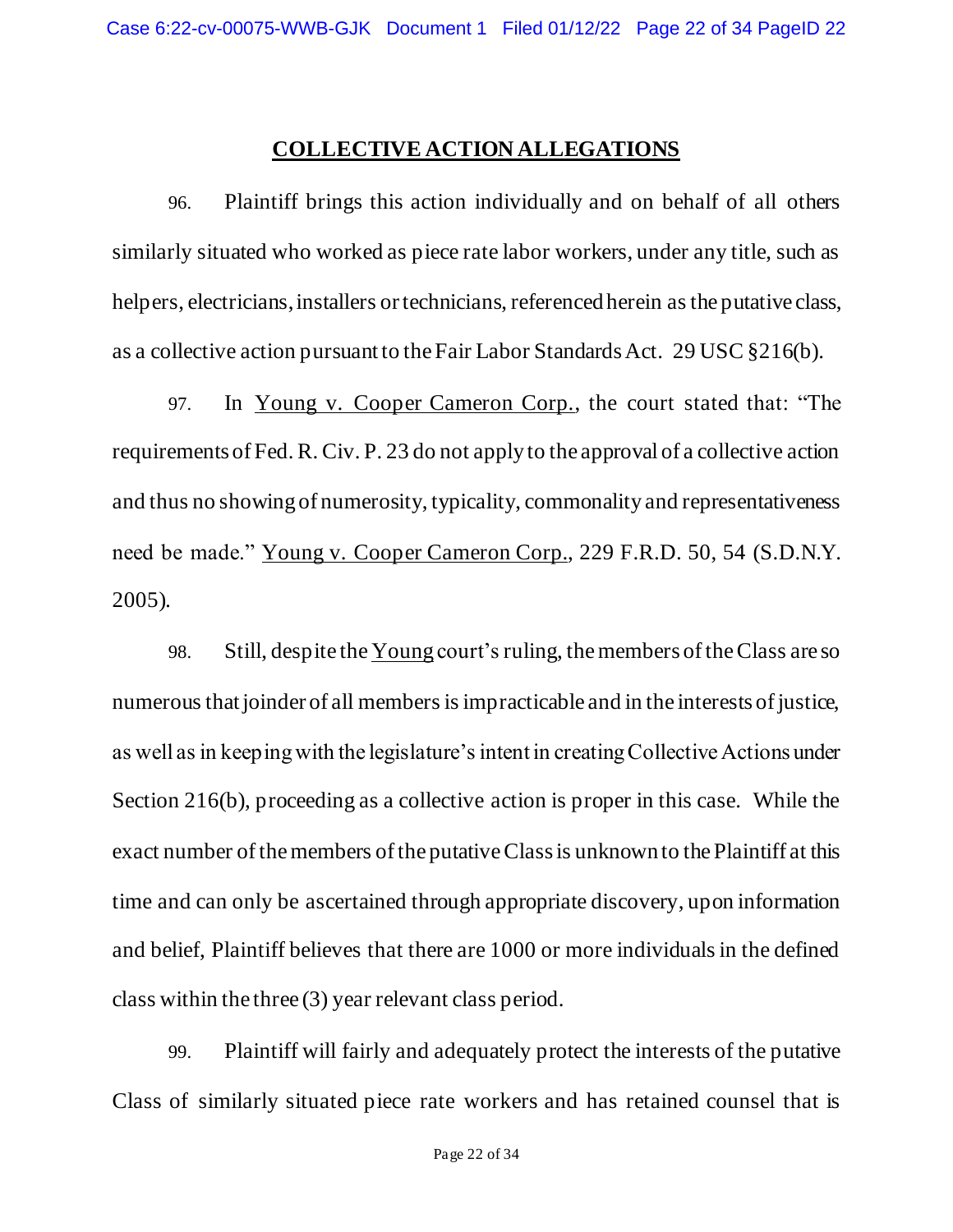experienced and competent in class/collective actions and employment litigation. Plaintiff has no interest that is contrary to, or in conflict with, members of the putative Class.

100. A collective action suit, such as the instant one, is superior to other available means for a fair and efficient adjudication of this lawsuit. The damages suffered by individual members of the Class may be relatively small when compared to the expense and burden of litigation, making it virtually impossible for members of the Class to individually seek redress for the wrongs done to them.

101. A collective action is, therefore, superior to other available methods for the fair and efficient adjudication of the controversy. Absent these actions, the members of the Class likely will not obtain redress of their injuries and Defendants will retain the proceeds from its violations of the FLSA.

102. Furthermore, even if any member of the Class could afford individual litigation against the Defendants, it would be unduly burdensome to the judicial system. The instant methodology, when compared to voluminous individual actions, has fewer management difficulties and provides the benefits of unitary adjudication, economies of scale, and comprehensive supervision by a single court. Concentrating this litigation in one forum will promote judicial economy and parity among the claims of individual members of the Class and provide for judicial consistency.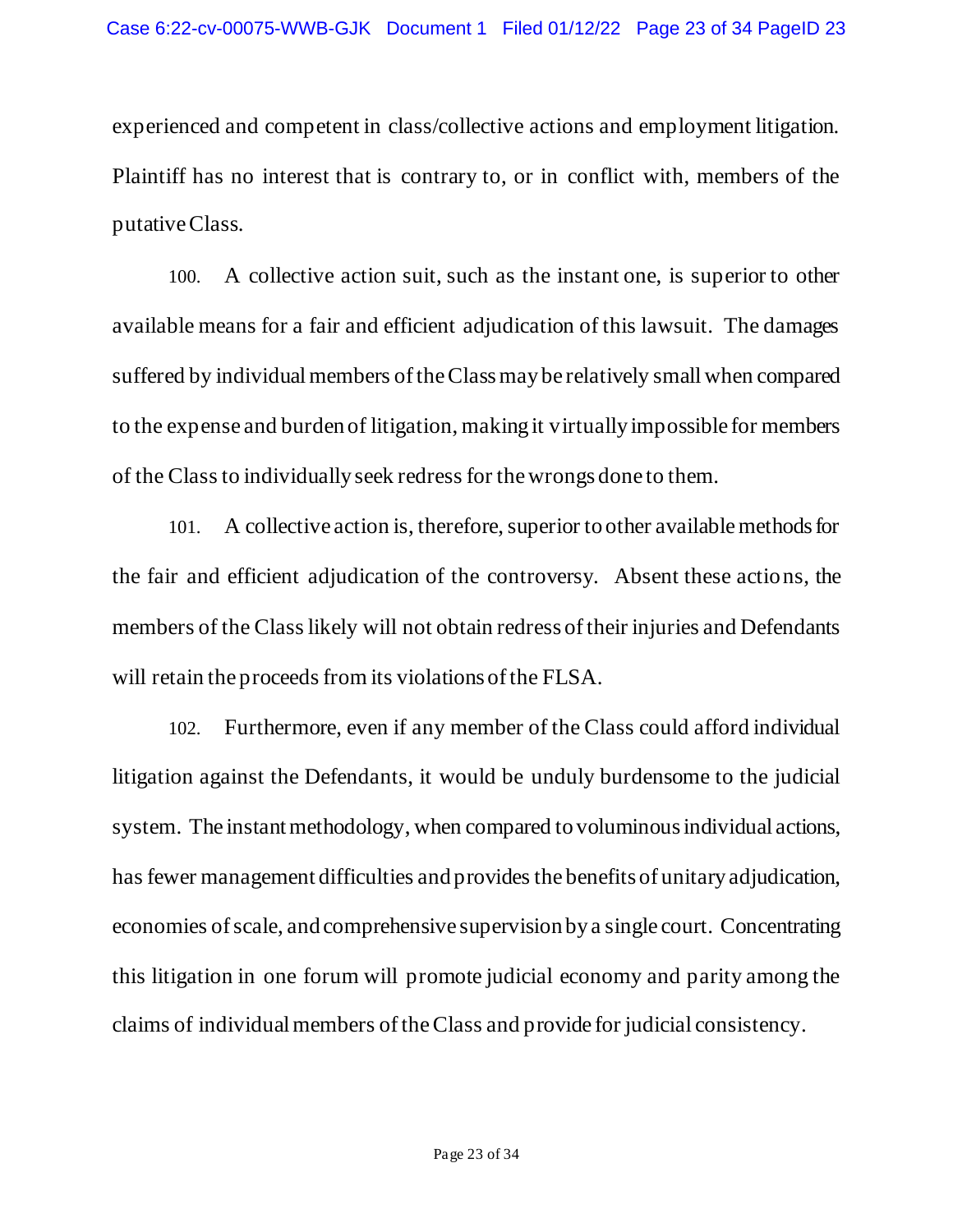103. Upon information and belief, all piece rate workers were trained on an ad hoc basis, including Plaintiff, and many were required to ride along with another experienced worker and to see how it's done.

104. There is a well-defined community of interest in the questions of law and fact affecting the Class as a whole. The question of law and fact common to each member of the Class predominates over any questions affecting solely individual members of the action. Among common questions of law and fact are:

- a. Whether Defendants employed members of the Class within the meaning of the applicable provisions of the FLSA;
- b. Whether Plaintiff and members of the Class were expected, permitted, and encouraged to regularly work hours in excess of forty (40) per week off the clock and without being paid a premium for all hours worked;
- c. Whether Defendants unlawfully required or instructed employees to shave, edit, remove or not submit overtime hours on their own weekly time records;
- d. Whether Defendants knowingly failed to maintain and preserve accurate and true records of all hours worked and wages earned by Plaintiff and the Class;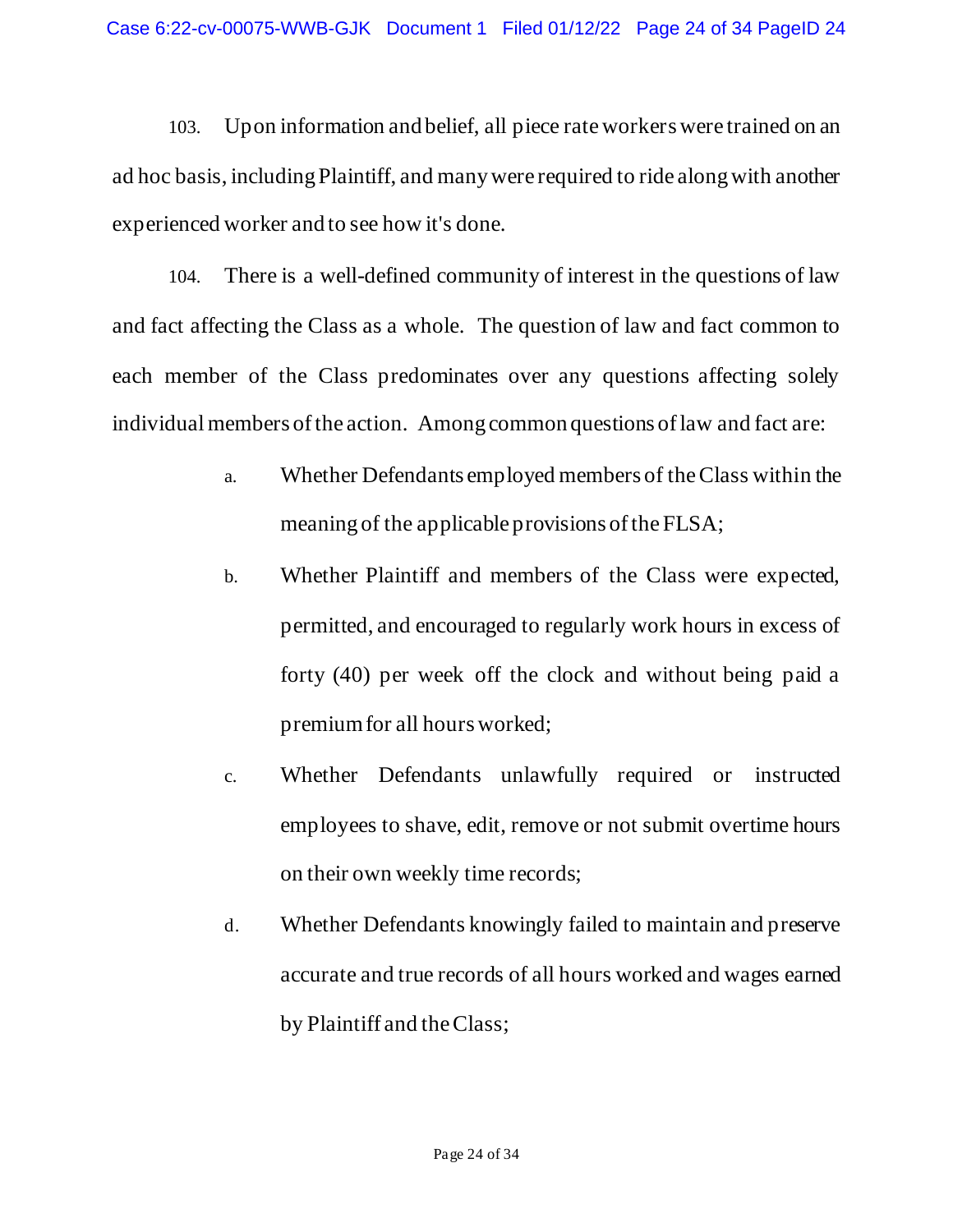- e. Whether Plaintiff and the Class have sustained damages, and if so, what is the proper measure of such damages;
- f. Whether Defendants willfully and with reckless disregard, underpaid Plaintiff and the class of similarly situated, even when they did pay a premium for overtime hours worked;
- g. Whether Defendants maintained a De Facto, unlawful policy against paying overtime wages to piece rate workers and against piece rate workers from claiming or reporting all hours worked; and
- h. Whether Defendants permitted Plaintiff and all others similarly situated to suffer to work off the clock.

105. Plaintiff knows of no difficulty that will be encountered in the management of this litigation that would preclude its continued maintenance as a collective action.

## **COUNT I FAILURE TO MAINTAIN TRUE & ACCURATE RECORDS OF HOURS WORKED**

106. Plaintiff adopts and re-alleges the foregoing paragraphs as if fully asserted herein.

107. All employers subject to the FLSA must maintain and preserve certain records describing the wages, hours and working conditions of their employees.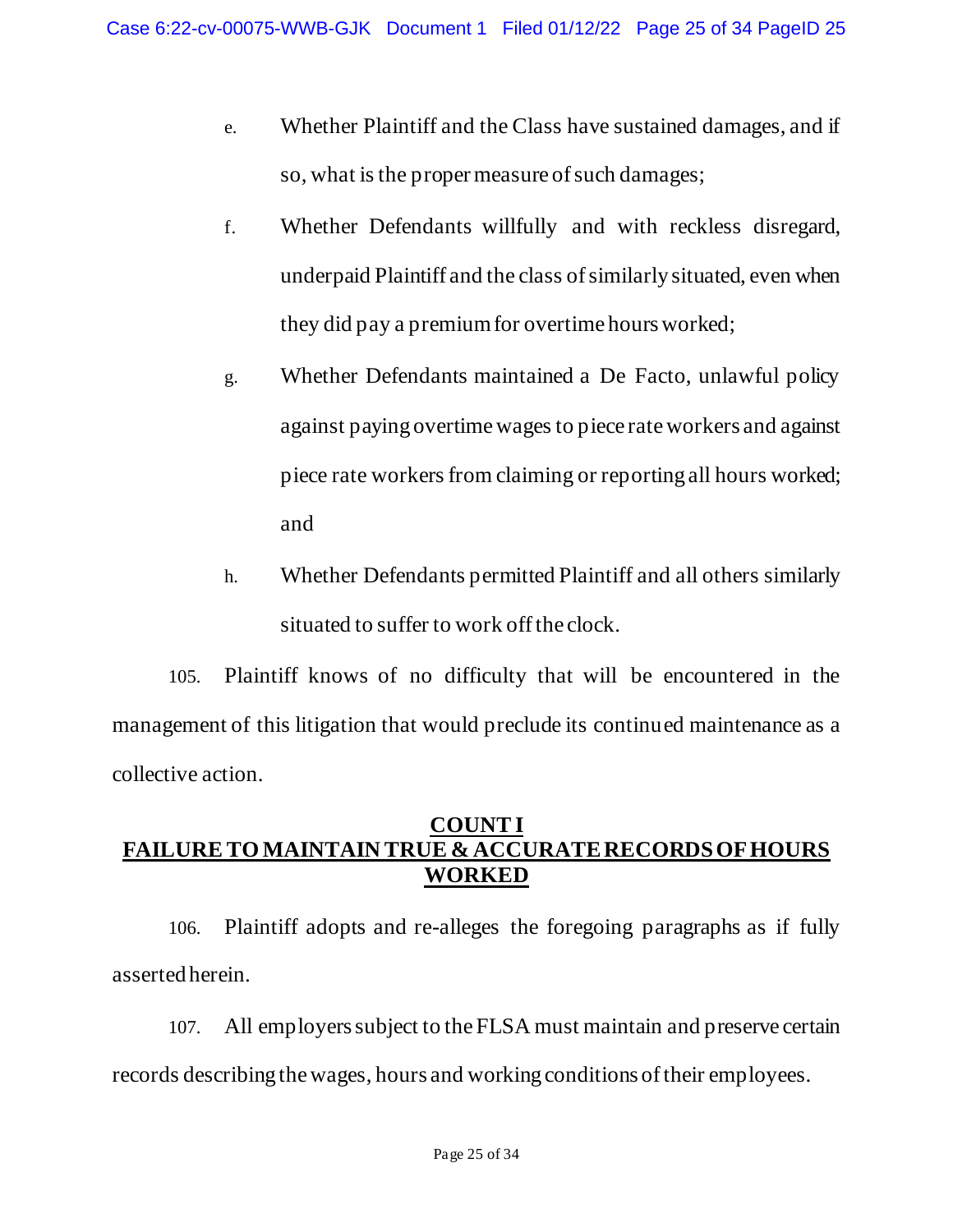108. Evidence reflecting the precise number of overtime hours worked by Plaintiff and every member of the Class, as well as the applicable compensation rates, is in the possession of Defendants.

109. However, and to the extent records are unavailable, Plaintiff and members of the Class may establish the hours they worked solely by their testimony and the burden of overcoming such testimony shifts to the employer. Anderson v. Mt. Clemens Pottery Co., 328 U.S. 680 (1946).

110. With respect to an employee subject to the FLSA provisions, the following records must be kept:

- a Personal information, including employee's name, home address, occupation, sex, and birth date if under nineteen (19) years of age;
- b Hour and day when workweek begins;
- c Regular hourly pay rate for any week when overtime is worked;
- d Total hours worked each workday and each workweek;
- e Total daily or weekly straight-time earnings;
- f Total overtime pay for the workweek;
- g Deductions from or additions to wages;
- h Total wages paid each pay period; and
- i Date of payment and pay period covered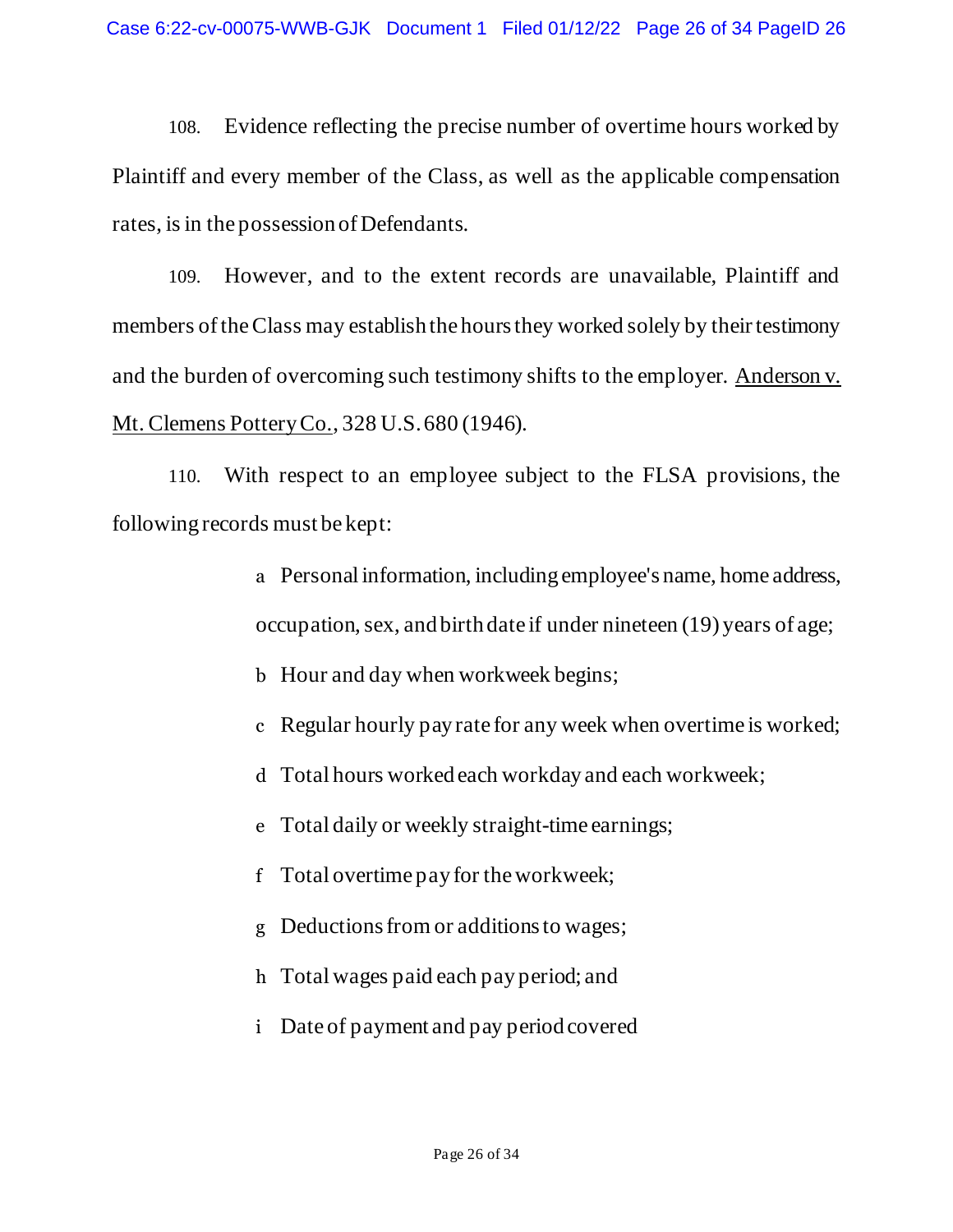111. Failure to comply with the recordkeeping requirements is a violation of the FLSA for which criminal or civil sanctions may be imposed, whether or not other statutory violations exist. See, 29 U.S.C. §215(a)(5); See also, Dunlop v. Gray-Goto, Inc., 528 F.2d 792 (10th Cir. 1976).

112. Accurate records are not only required for regulatory purposes, they are critical to an employer's defense of claims that it violated the FLSA. An employer that fails to maintain the required records cannot avoid liability in a wage-hour case through argument that there is insufficient evidence of the claimed hours worked. See Wirtz v. First State Abstract Ins. Co., 362 F.2d 83 (8th Cir. 1966); Boekemeier v. Fourth Universalist Soc'y, 86 F. Supp. 2d 280 (S.D.N.Y. 2000).

113. An employer's failure to maintain records may create a presumption in the aggrieved employee's favor. See Myers v. The Copper Cellar Corp., 192 F.3d 546, 551 n.9 (7th Cir. 1999), citing Anderson v. Mt. Clemens Pottery Co., 328 U.S. 680 (1946).

114. Defendants have failed to accurately record, track and report the Plaintiff's work hours, and for the Class of similarly situated members' time and work hours as required under the FLSA.

115. Defendants have failed to make, keep and preserve records, with respect to each of its employees records sufficient to determine the wages, hours and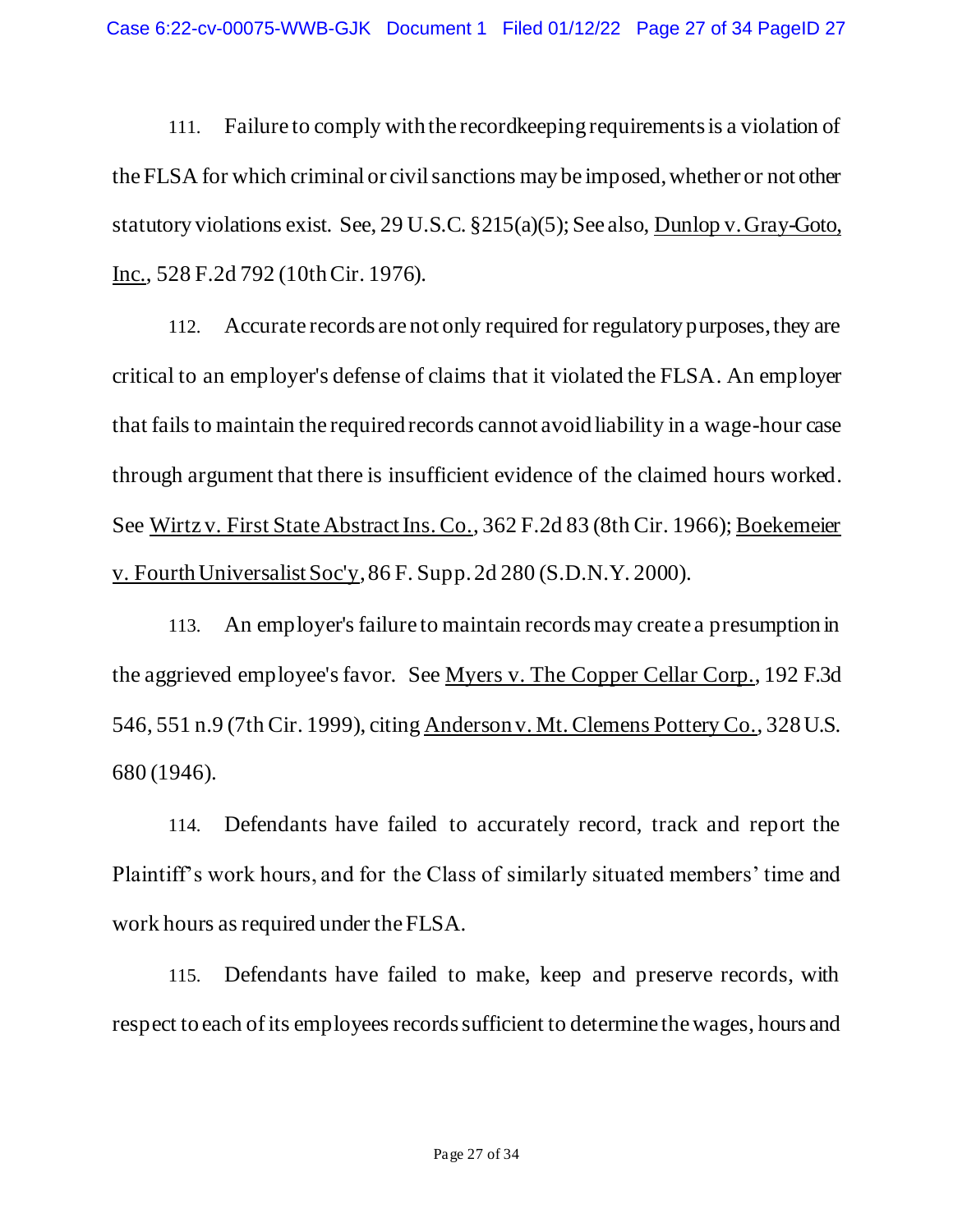other conditions and practices of employment in violation of 29 CFR §516.2 and 29 U.S.C. §§211, 216 and related laws.

116. Defendants' time records should be declared inaccurate, unreliable, and excluded from consideration by this Court, and Defendant should then have to prove the actual hours worked pursuant to *Anderson v. Mt. Clemens Pottery Inc*.

## **COUNT II VIOLATION OF § 207 OF THE FLSA**

117. Paragraphs 1-105 are realleged and incorporated as if fully set forth herein.

118. At all relevant times, Defendants employed Plaintiff, and/or each member of the Putative Class of similarly situated, and continues to employ members of the Putative Class, within the meaning of the FLSA.

119. Upon information and belief, all electricians, helpers, installers, and technicians were paid under a common and similar compensation plan and scheme, comprised of a piece rate pay per job or work order, and irrespective of the number of hours worked.

120. Defendants assigned a specific rate for each job or work order, rather than providing the Plaintiff with any set price sheet or pay codes, such that Plaintiff and members of the putative class would not know their own pay until each work order was given to them.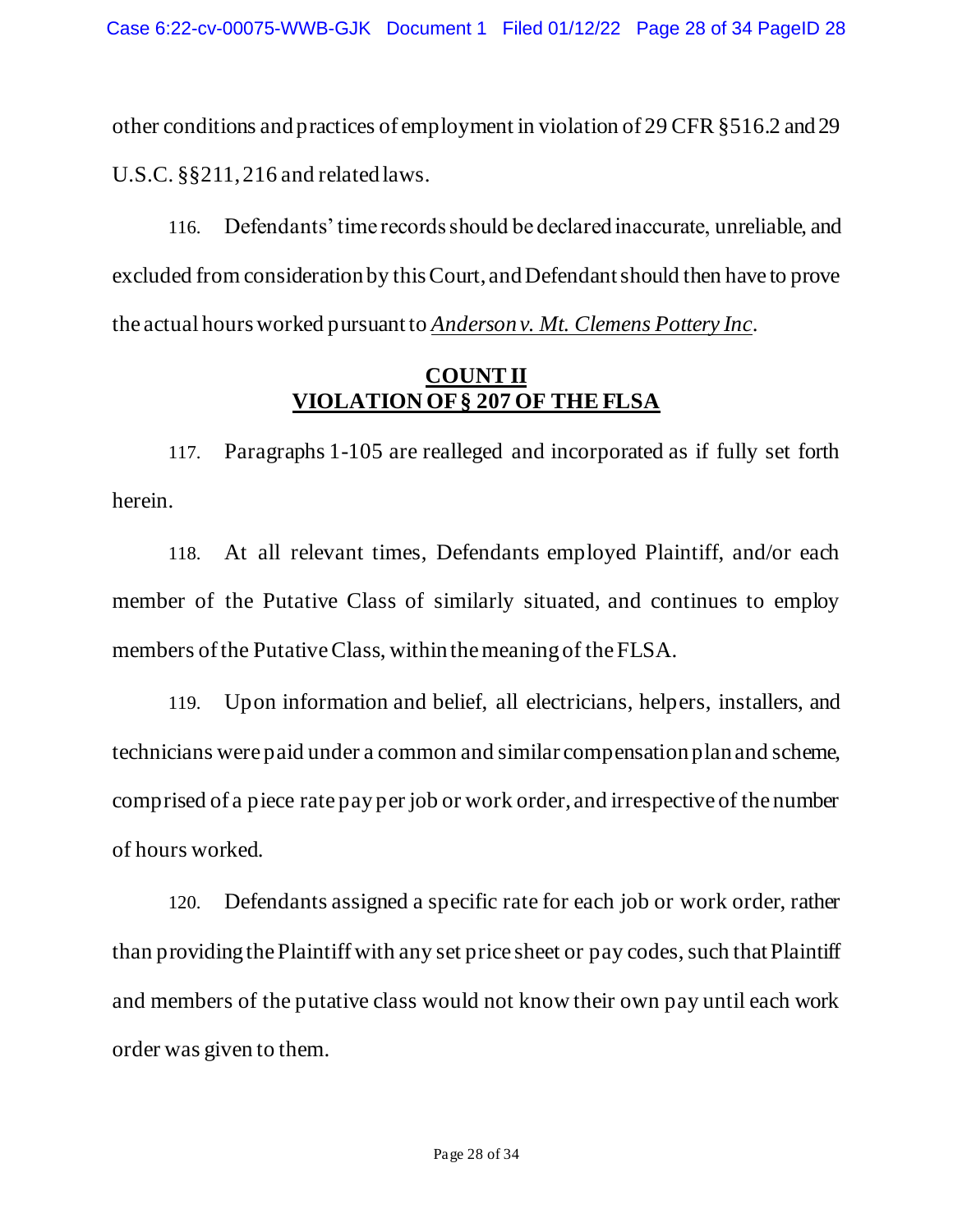121. Defendants maintained a De Facto policy and practice of refusing to pay overtime compensation to piece rate workers for the hours worked in excess of forty (40) hours per week.

122. Defendants mislead and dissuade piece rate workers from reporting or claiming overtime hours (hours over forty (40)) in a workweek out of fear of scrutiny, discipline and management displeasure, meanwhile, suggesting, encouraging and even warning piece rate workers to meet and exceed quotas, production goals, and times assigned to jobs.

123. Defendants' management is well aware of employees working more than 8 hours in a day, more than 40 hours in a week, and well beyond the minimum work schedule of Monday to Friday, 7:00 am until 3:30 pm, and does not discipline these employees for doing so.

124. Defendants do not instruct, order, or command employees to leave at the end of their shift time, nor do they prohibit employees from performing work activities they know piece rate workers are engaging in on behalf of Defendants in the evenings and on weekends.

125. As a result of Defendants' unlawful pay practices complained of herein, throughout the three (3) year class period to the present, Defendants have willfully stolen many millions of dollars or more in wages from piece rate workers.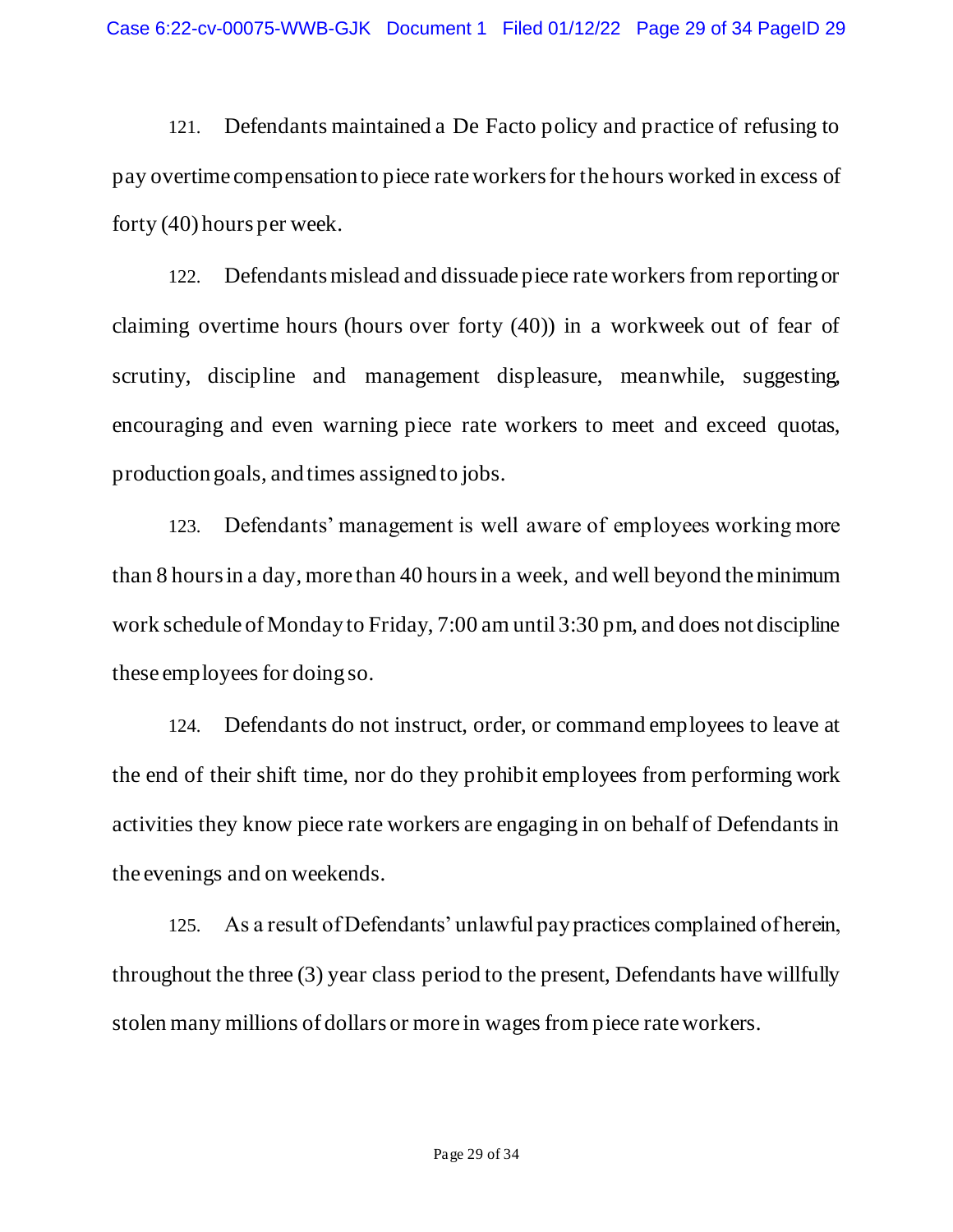126. Defendants knowingly and willfully failed to pay Plaintiff and all other members of the Class, overtime compensation at the appropriate legal rate for all hours they performed work on behalf of Defendants above and beyond forty (40) hours per workweek in violation of the FLSA, in particular 29 U.S.C. § 207.

127. The foregoing conduct, as alleged, constitutes a willful violation of the FLSA within the meaning of 29 U.S.C. §255(a).

128. Defendants are well aware that in order to meet goals, job completion times and to complete and perform their job duties to the expectations of Defendants, piece rate workers must work more than forty (40) hours in a workweek routinely, and especially since they are not able to earn more pay unless and until they finish a job they start.

129. Moreover, by the inherent nature of piece rate work, Defendants understand that the more hours piece rate workers put in and work, the more likely they will produce more in revenues for Defendants.

130. Defendants engaged in a scheme to avoid paying overtime wages.

131. Defendants knew that the work assigned to piece rate workers employed under the various job titles of installers, help ers, electricians and technicians would result in employees working more than forty (40) hours routinely in order to meet goals, job and work order requirements and other performance metrics.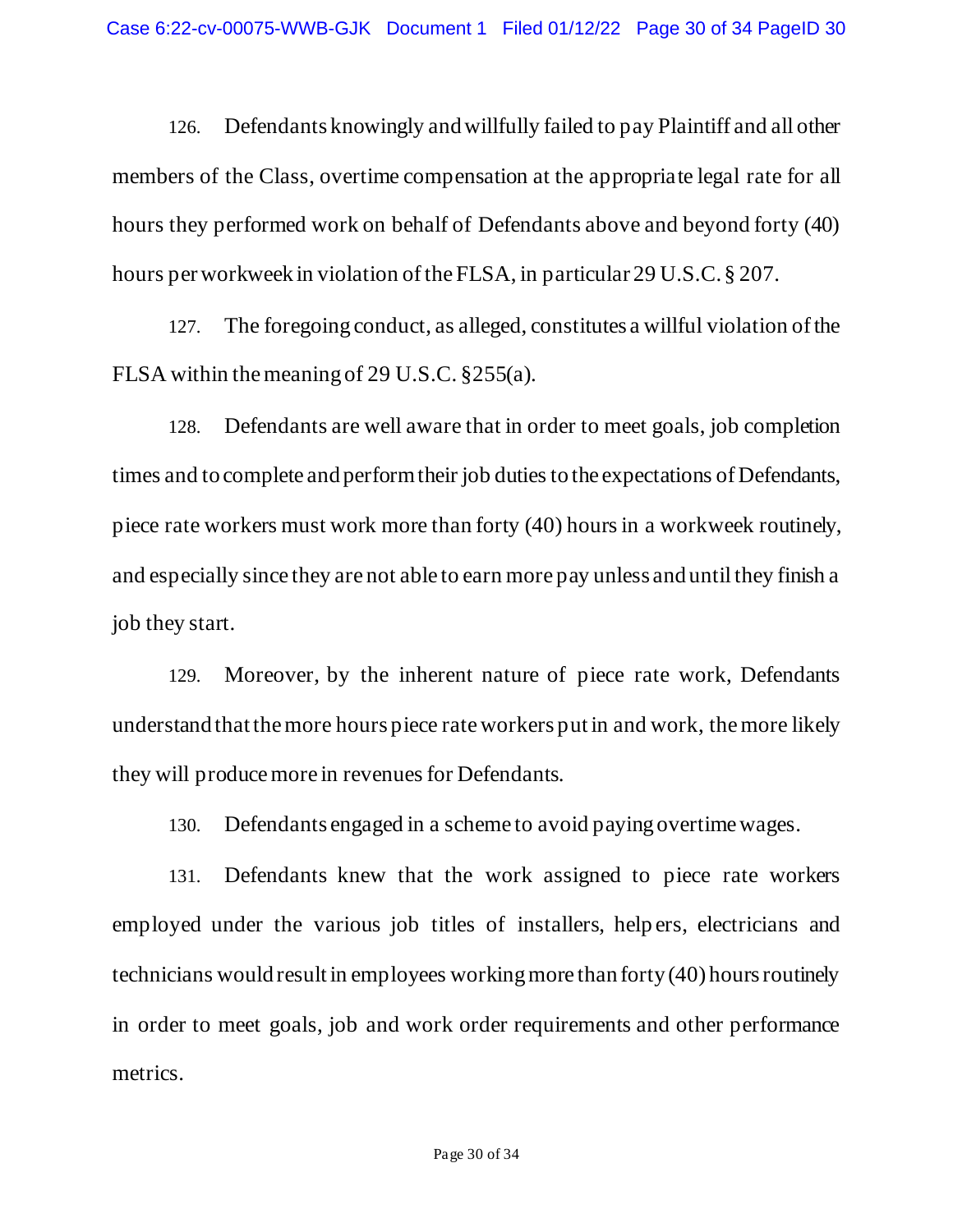132. Defendants willfully failed and refused to pay Plaintiff and all other similarly situated piece rate workers a premium for all overtime hours worked.

133. Defendants cannot and do not have a good faith basis under the FLSA for its willful actions and conduct of refusing and failing to pay Plaintiff and all similarly situated piece rate workers lawful rates for all overtime hours worked over 40 hours in each and every workweek, especially since the law is clear and Defendants had 3 or more similar lawsuits and never corrected its unlawful pay practices or went and paid all piece rate workers for the 3 years of overtime wages they stole from them.

134. Plaintiff and the class of similarly situated thus are entitled to, and should be awarded liquidated damages of an equal sum of the overtime wages awarded or recovered for a period of three (3) years preceding the filing of this action to the present and continuing.

135. Due to Defendants' willful FLSA violations, Plaintiff alleges on behalf of the members of the Class that they have suffered damages and are entitled to recover from Defendants the unpaid and underpaid overtime compensation due and owing for all hours worked in excess of forty (40) in each and every workweek, an additional equal amount as liquidated damages, prejudgment interest, reasonable attorneys' fees, costs and disbursements of this action, pursuant to 29 U.S.C.  $§216(b).$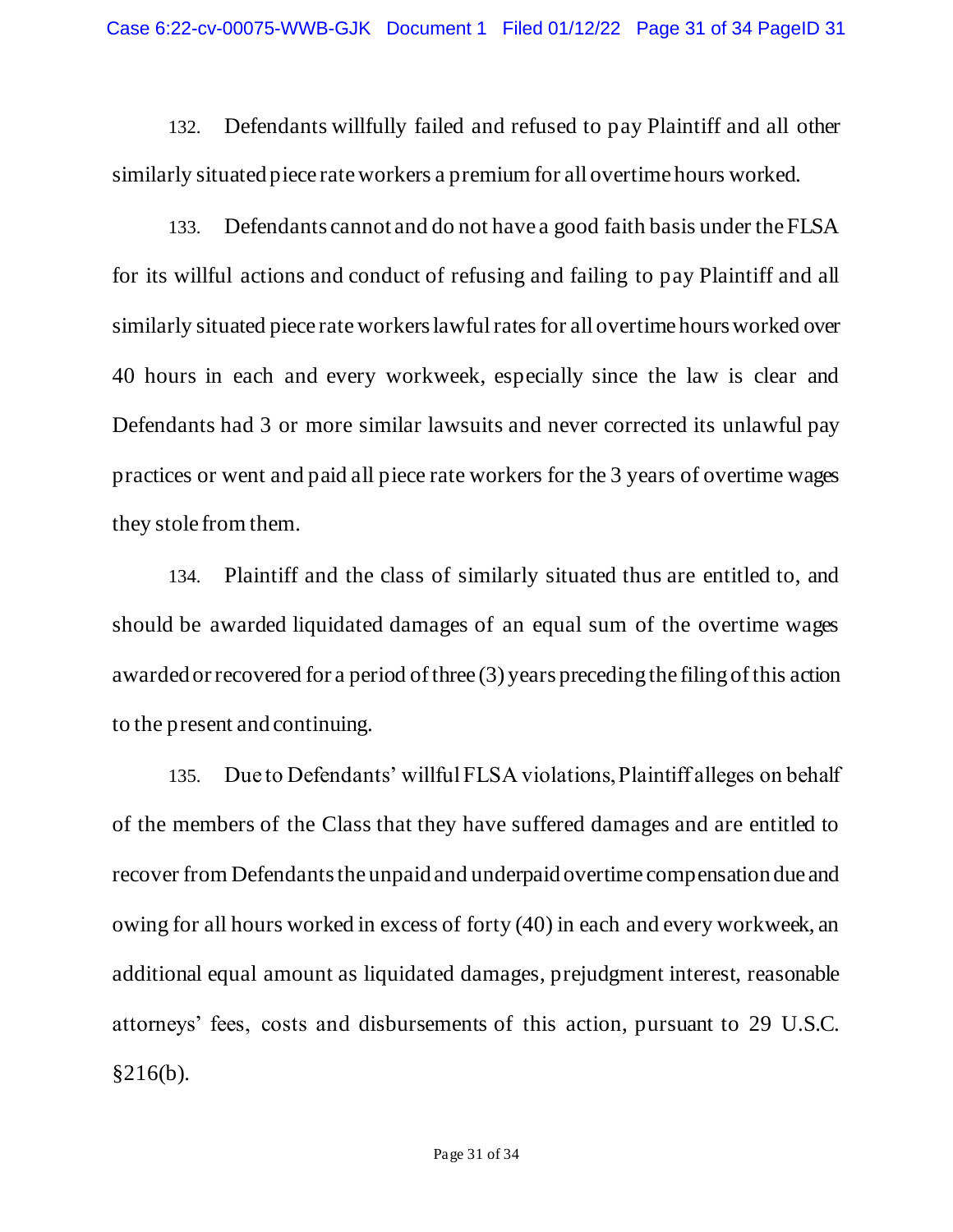136. Plaintiff and the class of similarly situated have suffered financial harm and loss of monies owed to them as a direct and proximate result of Defendants' unlawful pay practices complained of herein.

**WHEREFORE** Plaintiff, KIRK THOMER, individually and behalf of all others similarly situated prays for:

- a. An order designating this action as a collective action and issuance of notice pursuant to 29 U.S.C. §216(b) to all similarly situated individuals across the nation with instructions to permit them to assert timely FLSA claims in this action by filing individual Consents to Join this action as plaintiffs pursuant to §216(b); and that notice be sent to all past and present employees of STRADA SERVICES INC. any time during the three (3) year period immediately preceding the filing of this suit, through and including the date of this Court's issuance of the Court Supervised Notice;
- b. An order awarding attorneys' fees and costs pursuant to §216 of the FLSA;
- c. That the Court find Defendants in violation of the overtime compensation provision of the FLSA and that the Court find that Defendants' violations of the FLSA were and are willful;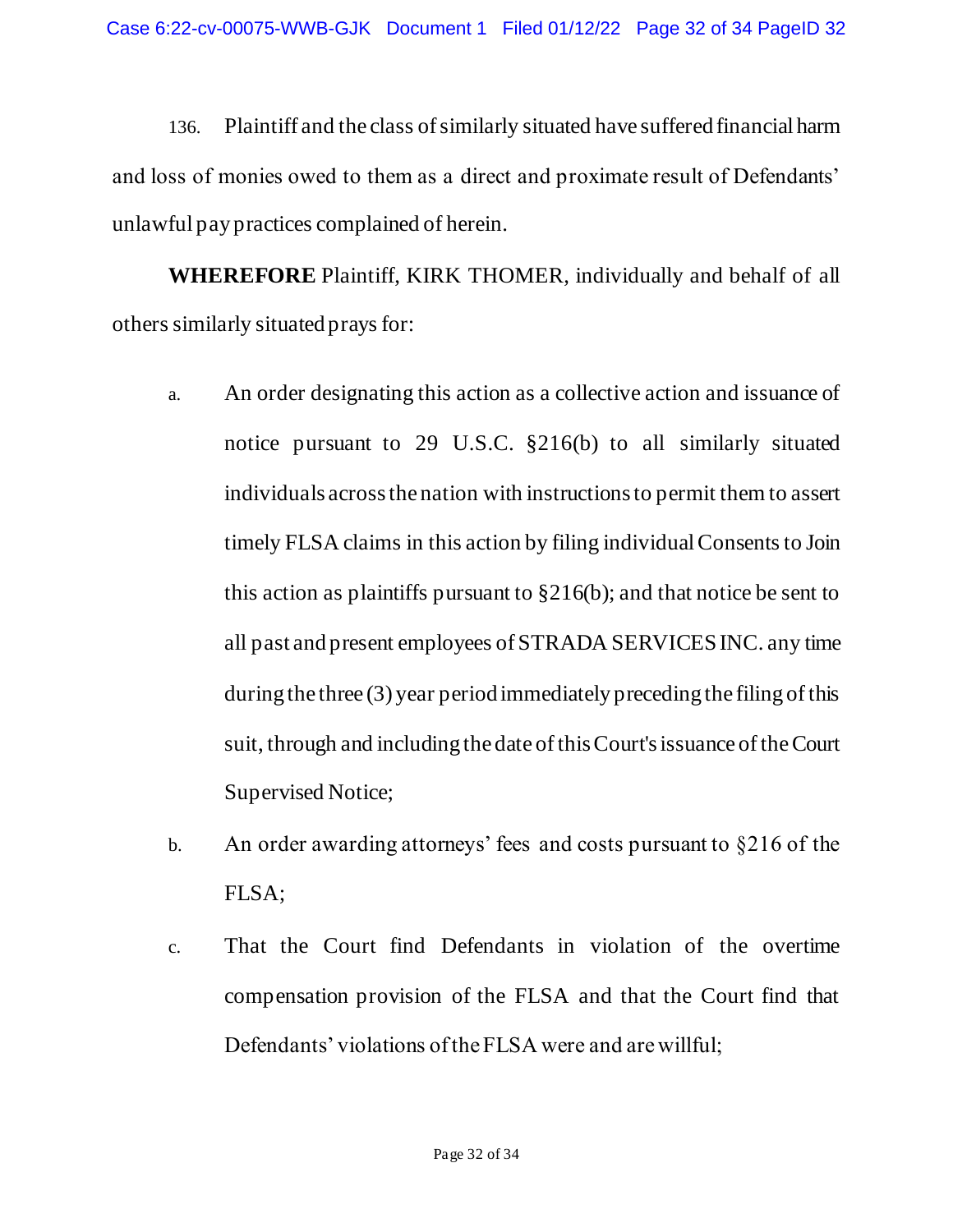- d. That the Court award Plaintiff Thomer and the putative Class of all similarly situated employees overtime compensation for all the previous hours worked over forty (40) hours in each and every workweek at correct and lawful rate of pay during the past three (3) years, AND an equal sum in liquidated damages. In addition, interest on said award pursuant to §216 of the FLSA;
- e. That the Court appoint Mitchell Feldman, Esq. and the firm of Feldman Legal Group as class counsel in the FLSA collective action, and appoint Kirk Thomer as class representative for all those similarly situated with the authority to negotiate on behalf all opt in plaintiffs; and
- f. That the Court award any other legal and equitable relief as this Court may deem appropriate, fair and just.

# **DEMAND FOR JURY TRIAL**

Pursuant to Rule 38(b) of the Federal Rules of Civil Procedure, Plaintiff demands a trial by jury on all questions of fact raised by this Complaint and on all other issues so triable.

Filed January 12, 2022.

Respectfully submitted,

*/s/Mitchell Feldman, Esq.*  **Mitchell L. Feldman, Esquire**  Florida Bar No.: 0080349